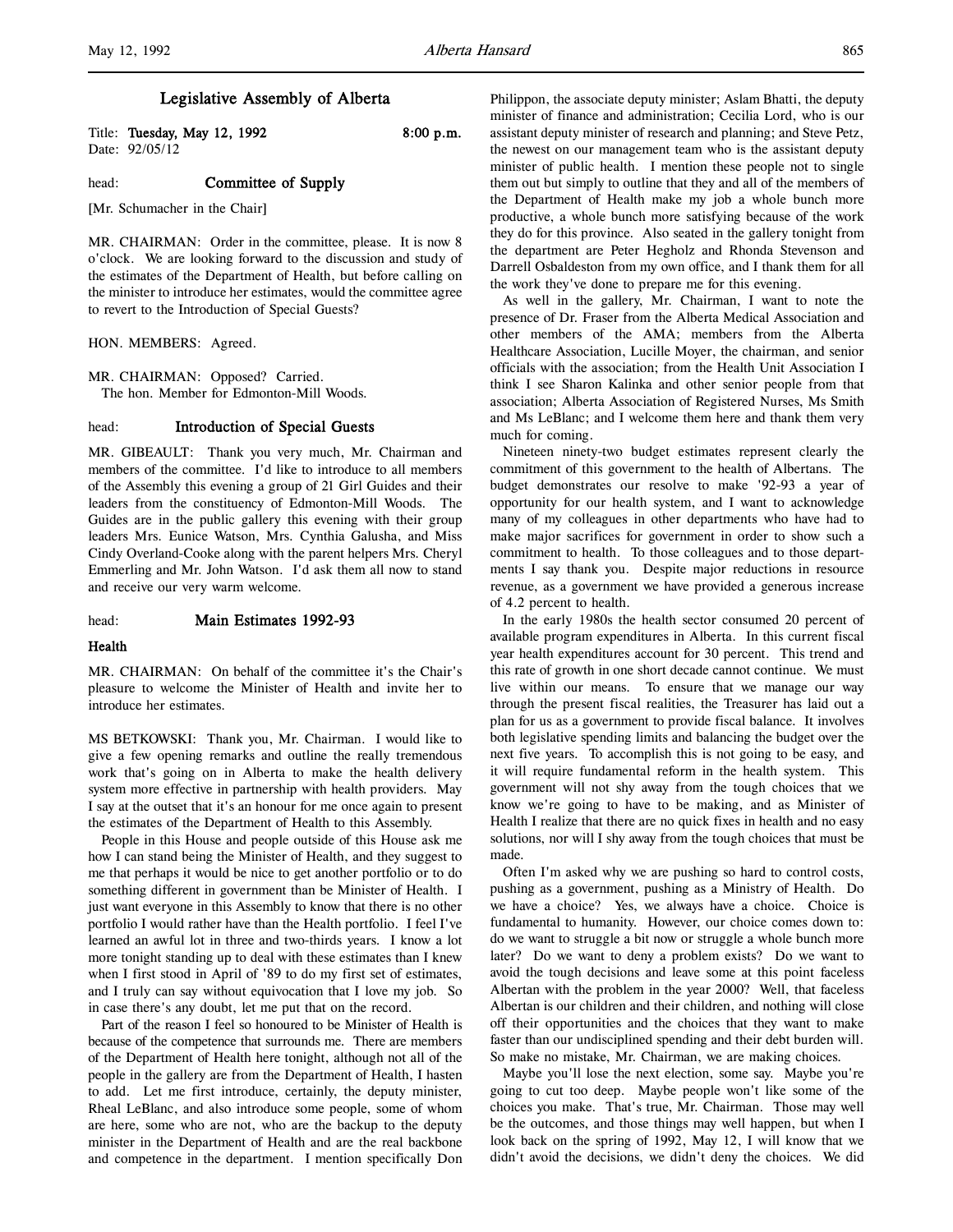the right thing, we did the responsible thing, and in the end we will know we did our very best to ensure that our health system carries on. We'll be able to look those children right in the eye when we are senior citizens with gray hair, and we'll be able to know that our tough decisions today were worth it. That is the commitment of this government, that is the commitment of this minister, and that is the legacy and the only legacy that I seek.

We are pulling together Albertans to help us make the decisions, and I believe that solutions must ensure local responsiveness to community needs but must be in the context of the most effective utilization of resources on a regional and provincial basis. We don't have a lot of time. We do have one full year, this year of opportunity, and our plan is in place. We've set up processes of reform in this province that will allow us in partnership with health providers and all Albertans to live within our means while maintaining the principles of health services which Albertans have come to cherish.

On Friday last I spoke at a meeting of provincial health associations, a meeting which, I might add, was convened by the associations themselves to discuss the role statement process and how they might collectively define the future for health services in this province. They are very aware of the fiscal realities facing the health system in Canada, and they have risen to the challenge of health system reform in partnership with each other and with government. I am so proud to be associated with leaders, some of whom are represented here tonight in this Assembly.

### 8:10

Yesterday I spoke at our provincial conference on health goals. It was an historic occasion because I don't believe such a broad range of groups has ever been assembled before to deal with one specific issue: groups as diverse as the CNIB, the Alberta union of public employees, the family and social services association, health groups from all over Alberta, groups which really haven't been able to come together and look at what it is we want to accomplish in our health system and then figure out how. As the Minister of Health for this province I'm delighted with such a diversity of individuals focusing their attention on an issue so important to me, so important to this government and this Legislature, and so important to Albertans. We are all looking for long-term solutions. We're setting priorities. We're charting a course for the future.

I believe the process that we have set for reform in Alberta will allow changes to be the right changes and to be long lasting. We must all be partners in reform. We must own responsibility for the future. I believe that health providers and individual Albertans care about the sustainability of the health system and are not prepared to be just bystanders as the health system is reformed.

We're not the only ones looking at health reform. All across this country provincial governments are having to examine their health systems to determine what needs to change in order to sustain them over the long term. Discussions amongst health ministers are all about the same issues. The issues are: what can we do in our province? What can we learn from you in your province in terms of how we can sustain our health system?

I believe that an accessible, affordable Canadian health system clearly expresses some fundamental Canadian values. I also believe that the relationship between health care providers and patients involves much more than just supply and demand. The Canadian health system and the principles upon which it operates have proven to be the most just and the most effective way of delivering services. We see basic health services for those who need them as a right of citizenship, not as a charity, not as a special privilege, and it is a crowning achievement of our nation.

In Canada we spread the risk to ensure that every Canadian need not fear financial ruin when they are ill, and though some would argue, I would say it is a benefit, not a deterrent, to Canadian economic competitiveness.

So when we ponder other health systems around the world, it frustrates me, frankly, when individuals who like to think of themselves as economic experts contend that we cannot afford our health system. My response is, "We can't afford not to have our health system if we are going to compete in a global economy." We can afford it if we are truly concerned about the vitality and the future of our country. We can afford it if we are concerned about the ability of our health workers to compete in a global economy.

Let's look at some of those other systems. The American congressional general accounting office has estimated the administrative savings which would result from the Canadian model of health delivery in the U.S., some \$67 billion annually. If that were to be spent on health, then every American would be insured and insured fully. The duplication of administrative services results in American administrative costs being about five times per capita more than in the Canadian system. What a waste. The Canadian model is not without its imperfections. However, by comparison I believe the principles are sound, not only from a care delivery perspective but from an economic viewpoint as well. All that is needed, Mr. Chairman, is the resolve to live within our means.

Health issues are given prominence and focus in each of the provincial Legislatures. I met with some Senators from the United States recently, and they couldn't believe our political system would set up individuals as critics of the government on a daily basis. Well, I told them that I couldn't believe that a modern western democracy would permit individual citizens to fall to financial ruin in order to ensure that private insurance companies continue to operate.

Do we spend an appropriate amount of our gross national product on health in Canada? Should we spend more? It's a valid question. However, eight royal commissions across Canada have said that the health system is not underfinanced, Mr. Chairman, it simply needs to be better managed: better management for better health. We're taking steps to better manage nationally, and let me tell you that Alberta is a major player in national reform.

In January I hosted a meeting of ministers of Health in Banff which resulted in a national action plan on physician resource management. As well, let me blow our horn a little bit. Alberta chairs the National Health Information Council, Alberta chairs the national Advisory Committee on Institutional and Medical Services, Alberta chairs the Canadian Blood Agency, and Alberta chairs the federal/provincial advisory committee on AIDS. You don't get that kind of national recognition and national leadership without the kind of competence I spoke about earlier that exists in our own public service.

Alberta funding reforms in long-term care and acute care are recognized as models nationally. We have to reform. The first ministers of all the provinces recognize this too. At a recent First Ministers' Conference on the Economy Health ministers were directed to speed up the reform process. That is the urgency that's pushing us. Following this directive, ministers of Health and Finance will be meeting in June to examine the major cost drivers in health and the ways to accelerate reform in order to deal with our health system. There are a number of major cost drivers in health that require attention and scrutiny. Pharmaceutical costs, capital costs, unnecessary diagnostic tests, unnecessary surgical procedures are some of the areas that must be examined and examined closely. Reform process across Canada is taking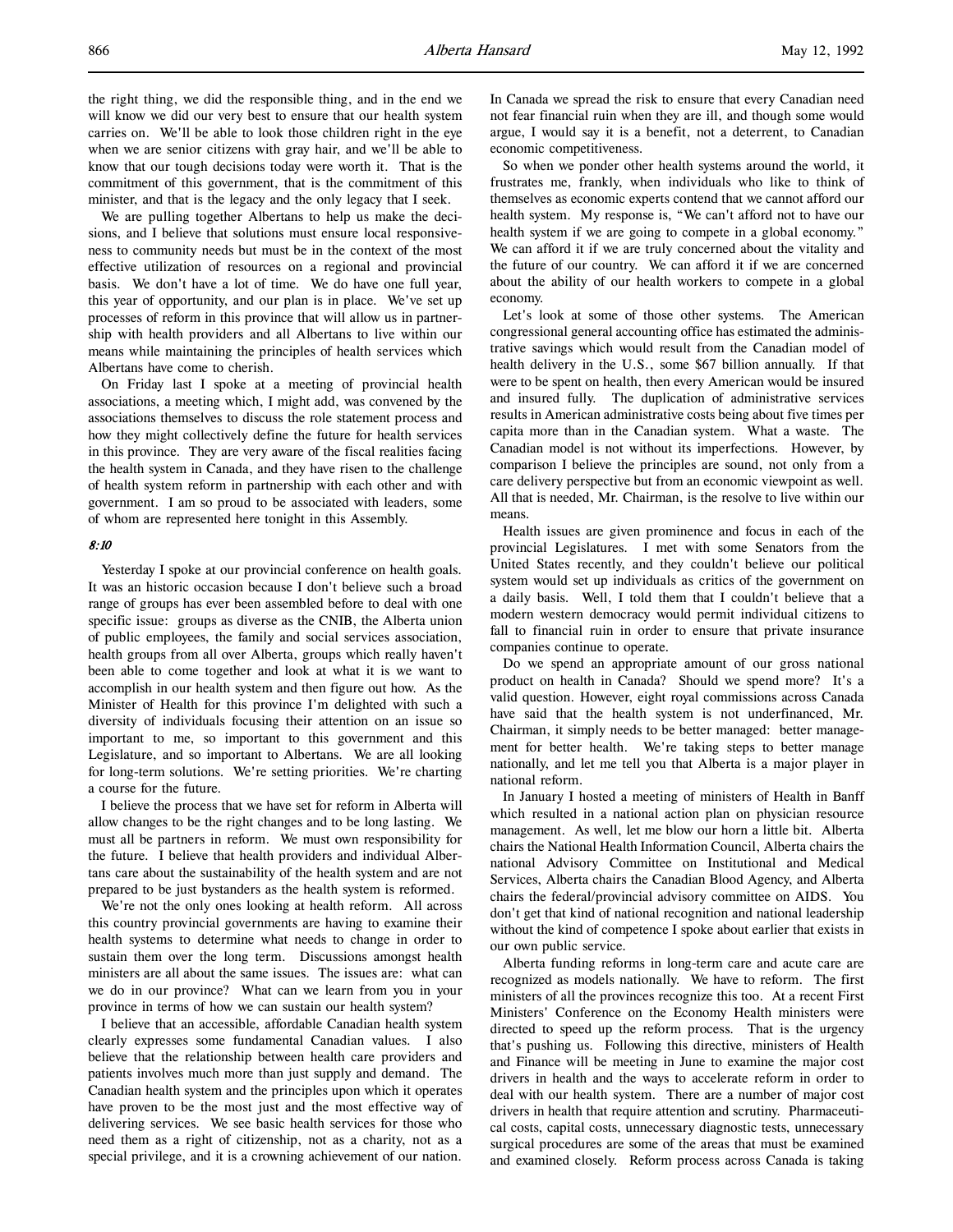different approaches. In Alberta we have chosen to take a course which emphasizes partnership with health providers in reforming the system. I believe that the role statement process is perhaps the most important undertaking in health right now. On Friday when I spoke at the health agencies forum, I described the various sectors as pieces of a jigsaw puzzle that we're trying to reshape and bring together, making adjustments, recognizing gaps in order to form one big picture.

This is a year of transition. This is a year of opportunity. In this year of transition we have accommodated a healthy increase through the 4 percent general grant increase to health organizations. Frankly, Mr. Chairman, and as I told the agencies on Friday, I don't anticipate another 4 percent increase in this decade.

As well, we have an historic agreement with the Alberta Medical Association, to the credit of practitioners across our province, which provides a predetermined limit on medical expenditures. A predictable budget gives us the discipline to examine the effectiveness of the delivery of services, and I thank our physicians in this province for the work they've done to get us to this point.

I believe in the positive effect of limits. It focuses our mind on what is important. Answers in the health system will be found in ensuring that appropriate and effective care is delivered and not just in cost sharing with the public or in seeking new sources of revenue. That doesn't provide the discipline. New revenue doesn't create discipline; managing expenditures creates the discipline. Funding reforms like the acute care funding plan and the long-term care case mix index allow us to target dollars to where they are needed most. We are reallocating in Alberta, not just adding resources, and this is a positive discipline.

Three areas will receive special attention this year in the Health budget. Home care continues to be a priority and must be a priority and will receive a 9.4 percent increase this year to \$73 million to demonstrate our commitment to promoting independence. Children's health is a primary concern, and in addition to general increases for immunization, funding will be provided to allow all children over the age of two months to receive the hemophilus B vaccine. We anticipate that this very severe disease, a strain of meningitis in children under five years, will be almost completely eliminated in Alberta. Funding for the immunization program will increase by 4.3 percent or \$l.6 million.

Alberta Health in co-operation with Family and Social Services, the Solicitor General, and the Women's Secretariat will be contributing \$450,000 to the provincial initiative on family violence through services for victims and perpetrators of family violence. Obviously the issue's solution is not found in government programs alone, but hopefully the initiatives we're taking this year will increase the awareness and turn around some of the attitudes that are so fundamental to getting rid of the scourge of family violence.

### 8:20

Over \$175 million will be spent for continuing the design and redevelopment of facilities including the Holy Cross and the Calgary General hospital in Calgary, the Royal Alexandra and the Cross Cancer Institute in Edmonton. We will also proceed with a limited number of previously deferred capital projects.

As our health care needs change, Mr. Chairman, capital needs also require re-examination. I'm pleased to say that in the past year several communities have agreed to changes in their capital projects which better reflect the contemporary health care requirements and our fiscal realities. In other words, those communities have changed what was already committed to them by this government, by their own voluntary efforts, in order to ensure

that health dollars are being spent in the most appropriate way. Capital projects will only be approved if they are found to be necessary through that role statement process. That is a big change, and that is the commitment of our health sector.

Mr. Chairman, provinces across Canada face new fiscal realities. In Alberta this government's 1992-93 budget gives us a year to plan, a year to work in partnership with health service providers to plan out over a longer term in order that all Albertans can help reshape our health system for the future. This is a year of opportunity for the health system, and I welcome any comments and questions from hon. members.

### MR. CHAIRMAN: The hon. Member for Edmonton-Highlands.

MS BARRETT: Thank you, Mr. Chairman. I know that the minister loves her job. I'm following her speech notes now. She says so out of the House. It's absolutely true. I also know that tough decisions have to be made. There's no question that anybody with their eye on the ball is going to say that one has to contain costs of the health system, successful and efficient though it is. Nonetheless, one has to say that it cannot expand at exponential rates.

However, Mr. Chairman, I do take issue with the statements that the minister made thereafter. She talked about her meeting with the provincial health associations on Friday and the importance of the role statements that are in process, and I agree that that's true. Quite frankly, when a minister announces that cuts are coming to the acute care system and long-term health care facilities well before the transition to preventive and communitybased health care is in place, I must say that I worry. I have no objection to a transition. In fact, it is the New Democrat caucus, at least since I've been sitting in these benches for six years, that has called for an emphasis on a wellness system as opposed to a sickness system and a noninstitutional system as opposed to an institutional system. I understand that the minister is working in the right direction, but I'm not so sure that the timing is appropriate. Probably the move towards a wellness system and a noninstitutional system should have commenced long before announcements were made for cutting the institutional system.

The minister identified some areas that still need work, and I couldn't agree with her more: pharmaceutical costs, capital costs, diagnostic costs including technological costs, and unnecessary surgeries. I believe that the minister does have her eye on the ball. I'm not so sure about the appropriateness of the process that has gone forward to date.

Now that I've sort of responded to her outlines, I would like to just make some general comments and then move on to comments on a vote-by-vote analysis. I would just like to make a general comment first about the kind of priorities that I'm talking about.

If you look at the increase in funding for home care, which is laudable, it comes to \$7 million more this year than last year, but if you look at the kind of increase that's going into acute care, it's \$84 million more. Now, that I think demonstrates the kind of change in emphasis that I and the New Democrats would like to see. If you're going to advance your in-home care programs or your community care programs, the way to do that is to upload those in a year before you start to download from the other types of care, and I don't see that happening. I see that the \$7 million more that's going into home care is only just going to be able to cover the costs of the system being allowed to treat people in their homes, those who are under the age of 65. Absolutely a good policy. Probably should have been implemented many years ago. But it's not going to allow for any other types of increases. It seems to me, for example, that in certain types of environments,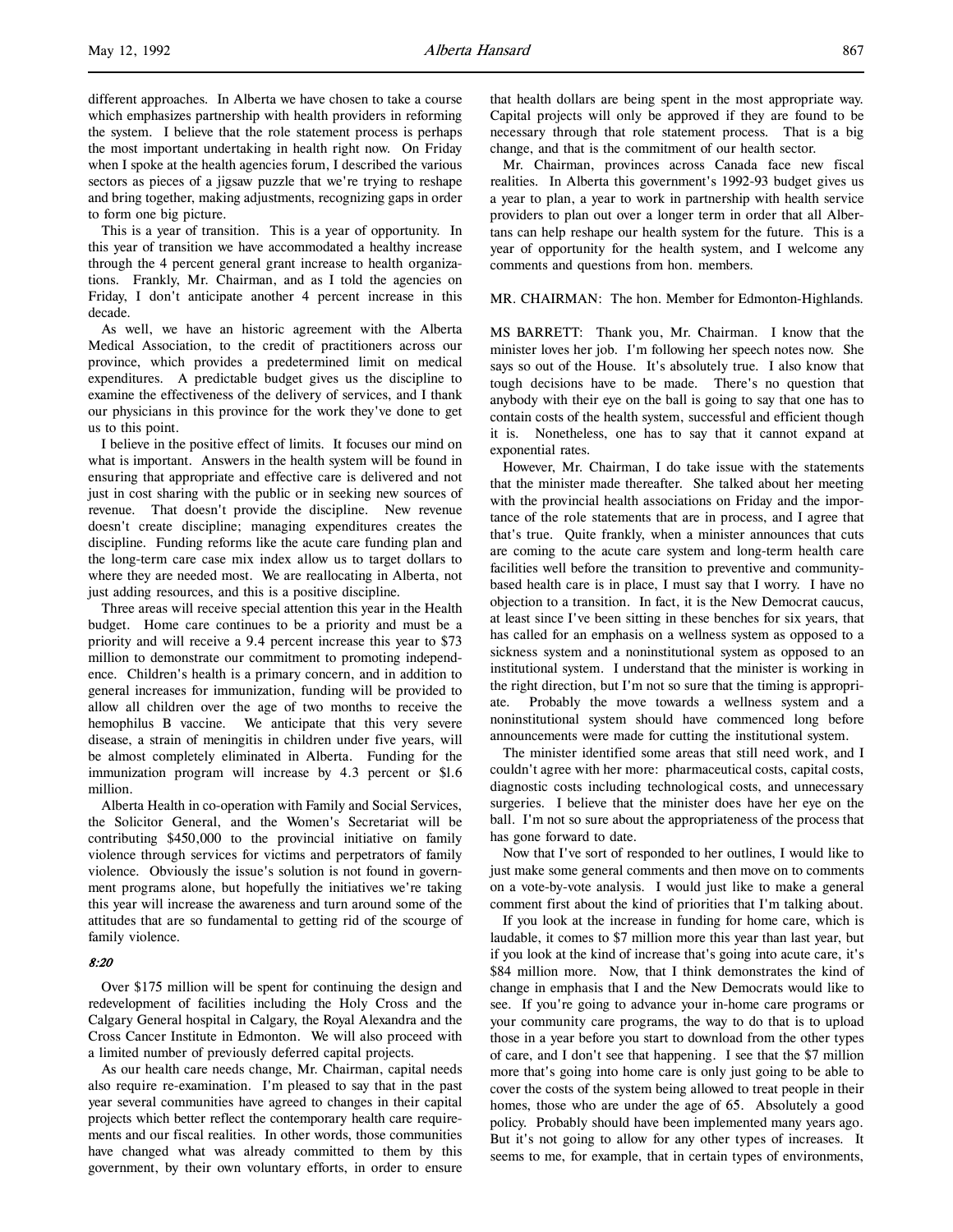especially outside of the self-managed care component of home care, that the \$3,000 a month ceiling, which may appear to be reasonable in most instances, has to be subject to an appeal in cases where spending a bit more than that to keep the person in home is going to save the institutional costs of the health care system a great deal more.

Maybe I'll just go into the general stuff and get specific in a few minutes. In general, Mr. Chairman, what you're looking at here are job losses in the department. If it's just removing unnecessary layers, no one has a concern about that, except for: are those jobs going to be reassigned into frontline environments where they can be of more direct use in our health care system? I must also point out that our premiums are increasing by 3.8 percent, and I would like to contrast that to the rumours that had circulated for the last few months in Saskatchewan, where talk had been that the government was contemplating the reintroduction of health care premiums. Health care premiums are a much more flat tax approach to raising funds for the health care system than are general progressive taxes. Now, I'm not happy that the government of Saskatchewan had to look at increases in taxes, but at least they are done on a progressive base; that is, the less you earn, the less you pay into the system.

Now, jumping around on the general stuff. I'm not going to talk too much about the capital costs that we're looking at this year, but I want to make note of a couple of things for the minister. One is that the Fort McMurray hospital is getting a new construction fund of \$300,000, and I hope that the minister will say at the end of tonight or sometime soon that that money is going to be allocated to some form of long-term care, fast track or planning, and that it's not a parkade. That community has been desperate for years, and whatever step is going to be taken, I will join in the applause.

The other point that I'd like to make about the construction costs, and it's partly construction, partly capital costs – I deal with these all the time. I know the minister does as well. This one happens to be fresh. This is a woman I talked to last night. Two weeks ago a woman in Fort Saskatchewan took her child with severe abdominal pains to the hospital having seen the doctor a few times, and the doctor was recommending admission for the nine-year-old child. There was no bed in the pediatric wing, and there was no bed even in the surgery wing for the child. She had to come back the next day.

Now, this speaks to a general problem that happens in a lot of acute care facilities partly related to the fact that we don't have enough community care facilities to take care of the small problems that people might face, whether it's stubbing their toe, maybe cutting a finger. If they don't have a community-based facility to go to to have those problems addressed, they go to a hospital. The net result of course is that the queues in the emergency wards build up. The same, of course, is true with long-term care facilities. Because we have not yet emphasized sufficiently the efficiency of expanded home care policies, we have queues of people in extended health facilities, and some of them are currently occupying acute care health facilities which means that when you really do need acute care sometimes you can't get it.

The minister may respond by saying, "Well, that's a good point, except you can always go to another hospital in the region." That's true, and that's going to happen with regionalization, and I acknowledge that. In this case, though, the problem is that their beds are being filled with long-term care facility patients who really should be elsewhere in the health system, which causes financial efficiency for the system in the long run. So I'm not going to talk anymore about the capital costs, because I know the trap. Once you get into capital, you never get out. You lose your half hour; it's gone.

## 8:30

Now, the Aids to Daily Living grants are down by 1.9 percent, which is a decrease of \$1 million. I know that last year the budget increased substantially to \$59 million. That was despite the fact that the minister said that they were shifting funding to benefit those people who needed services. And this is just one example. One doesn't want to criticize absolutely everything, but I did write to the minister about this. The power wheelchair program, for example; nothing happened for a long time. No wheelchairs were handed out until February of this year. Therefore, what you've got is spending estimated at \$350,000 less than what was budgeted for. It's that kind of small thing that makes a big difference, as I think the minister appreciates, in the health care system. I mean, if people are willing to live independently and all they need is the power wheelchair and you've got the funding allocated for it and the program there, why doesn't it happen? As I say, this is just an example. If the minister, in her direction of new and better management, is addressing it, then fine; that'll be good to hear, and I think the public will be happy to hear.

Mr. Chairman, last week I sponsored a motion calling for a 1 percent increase in the funding going to preventive health care. It's called the 1 percent solution. The minister concluded her remarks by suggesting that I was asking for additional money. I checked Hansard because I was pretty sure that I had spent a couple of paragraphs at least – and yes, I know, every sentence I speak is a paragraph – explaining that we were talking about a shift of extant funding, money that was already allocated to the department, into preventive health care. So I'd just like to go through a couple of the large goals that I think we should try to accomplish in the health care system and hear where the minister stands in more concrete terms either this evening or in writing later on, and that is the establishment of community health centres as a general replacement for a lot of facilities that are currently costing a lot in terms of capital requirements and, say, high-tech requirements, not to mention, you know, physician-to-nurse-to-LPN ratios, et cetera. I think we should implement the 1 percent solution, which I spoke about extensively last week.

Improved long-term care and expanded home-care services. Surely there isn't even short-term pain for this one. This is shortterm gain and long-term gain.

The improvement to Mental Health Services is something that I will go into in a few minutes, when we get to that vote. I think it's pretty obvious, Mr. Chairman, that with what I understand is now one in seven people in Canada and Alberta through the course of their lifetime registering as having some mental health need that's not being met through their own lives, this is going to require more emphasis.

Accessing new technology and reducing unnecessary surgery and lab tests. One couldn't agree more. The private sector developing the high technology on the basis of public-sector investment through the advanced education system, capturing it, developing a few molds, and selling it back to the public health care system is surely no longer affordable in this day and age.

I'd like to re-emphasize our call for the creation of an ethics centre, one which has funding. It doesn't have to be a lot of funding, but as the minister well knows, in the years ahead ethical questions are going to be increasingly central to medical decisionmaking.

Finally, the New Democrats advocate the Ontario model for negotiations with the medical association as a way not only to cap billings, which do cost a significant amount of money to the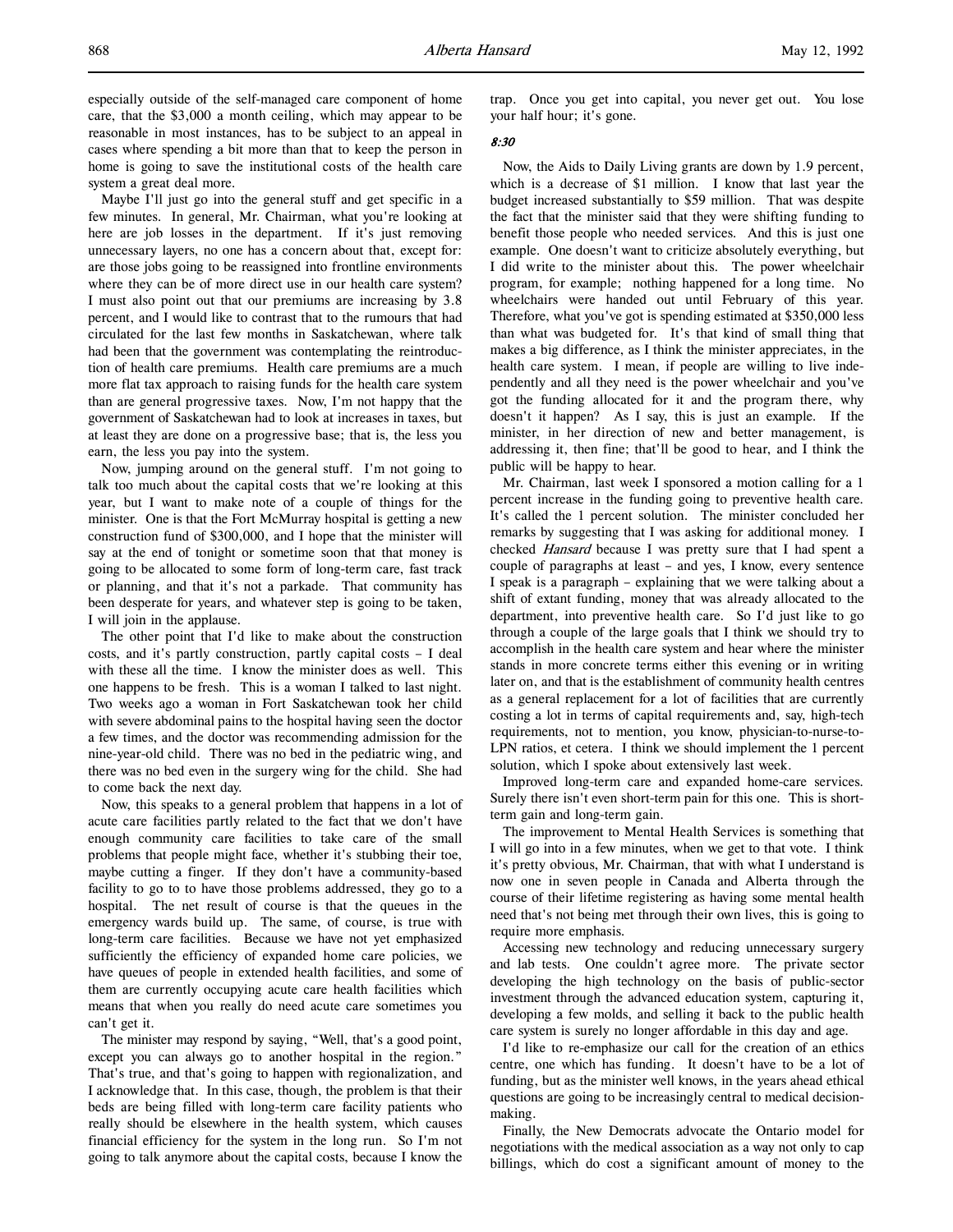province, but also to start to prevent other health care professionals from demanding of the minister that they be entitled to fee-forservice billings as well. I know the minister is getting this as a request from all sorts of health care provider associations because I sure am. I resist that.

To go a little more specifically, I'm going to give examples of concerns that I have in each of the votes. With Health Care Insurance, I've already mentioned that the premiums that Albertans are going to be paying will increase. I am, in principle, opposed to that. However, I'm not sure I can change the system at this point.

I have a question that is going to surprise the minister. It's one of those ones that I told her yesterday I would like to get a chance to get on the computer and write to her about, but the day and night go so fast that I don't get a chance to turn on the computer anymore. Anyway, it relates to the interocular lens implanting that follows the cataract surgery that is done in private centres. I understand two of the private centres bill the Alberta health care system directly, while the others ask the postcataract recipients to fill out a form and ask Alberta health care to reimburse them individually. I bring it up because it's a fairness issue. I'd hope the minister would look into this. You see, the thing is, if you've got to have your cataract replaced really quickly, you know the fee is \$900, and you just don't have the \$900, for example, or the \$1,200, whichever it is, and if you knew the \$225 would come off the top of that, that you wouldn't have to pay directly, we might be able to facilitate people having their cataracts removed in a more timely fashion. There are a whole bunch of health care insurance plan issues that really come down to fairness to the patient. I do assure the minister that I will get some of them put in print soon.

I'm really glad that the minister raised the general subject of pharmaceutical costs. I'm sure she receives a copy of The Straight Facts on Pharmaceutical Prices, Manufacturing and Research, which is published by the generic drug industry. Month after month they make the case for increasing our focus on the use of generic drugs at all levels within the control of the public health care system, and I would hope that the minister is speaking out against proposed changes to the drug patents Act – I'm not sure if that's the exact title – which will further protect the patents of manufacturers at the exclusion of generic production. Mr. Chairman, I put to you that in all the years that we did not have this move to protect the patents, we enjoyed both the research and production from the brand name companies. They kept on doing their research, and we enjoyed the generic drug manufacturing on a reasonable basis.

On the subject of – oh, I put this one in the wrong location. Sorry; I'm going to jump back . . . Well, no, it's okay; it's not bad. The comprehensive health organization program that's now being conducted in Ontario. The minister – today or yesterday; whichever day it was – was talking about the regionalization that she's acknowledging is inevitable. This is the Ontario approach, in a way, to regionalization. What they're doing is giving power to the local communities to decide in what fashion they shall priorize their needs. So if they only need a community health centre when the population is X, if they need a small hospital when the population is Y, a regional hospital when the population is A – what have you – that's what's going on in Ontario. It seems to me that it's being done in a very co-operative fashion, and I wonder if the minister would care to report on progress in this regard, if we're going to see it done in a co-operative fashion and by what year she expects the regionalization to be in place. That, by the way, is going to save an awful lot of money and

grief. If you get to know your concentric circles of health from home to the largest location, you utilize on that basis and not more than that. It's going to be a very cost efficient system.

Under Financial Assistance for Acute Care there are a couple of questions that I have to ask particularly on behalf of smaller hospitals. We know that management of biomedical waste is an important issue, and the minister has addressed it. However, smaller hospitals, in the process of accumulating their biomedical waste to the point where it can be cost efficiently removed for – what's the word I'm looking for? – a destination at waste facilities, are being asked to buy these special coolers which cost \$24,000 each. They're saying: "Jeepers, you know, why can't I go and buy a used walk-in freezer? Wouldn't that do the trick?" I wonder if the minister can tell us, you know, why it is that this special designation cooler is being required and if the fund for each hospital is going to be increased by the \$24,000, if that's the way they have to go.

### 8:40

The other concern that's been brought to my attention is the lack of an appeal mechanism when it comes to the case mix indexing at long-term care facilities. Everybody knows that the moves that were made in case mix indexing and hospital performance indexing were really long overdue, and while every institution had to go through – what do you call it? – growing pains while they got used to the new system, some other problems are now surfacing. For example, one is the lack of an appeal mechanism to accommodate changes in the mix that happened in the middle of the year that might not be financed. So, if the minister is looking at that, I'd like to hear her answer.

The other thing is that certain rural hospitals, members of the EEMA, the Electric Energy Marketing Agency, may be facing increases in their utility costs if an EEMA review proceeds, and they are curious to know if they're going to be compensated for that.

Now, when it comes to acute care, there's acute care and longterm care. I'm just going to say that one needs to look overall at the mix of health care professionals to make sure that you don't have nurses doing jobs that could be done by LPNs, LPNs doing jobs that could be done by RNAs, nursing attendants, personal care aides, and so forth, that the mix of employees is appropriate to the kind of work they're doing.

In terms of Community Health Services – I realize I'm going to get out of time real soon. I think I made my comments that we need a much stronger focus in this direction. I wonder if the minister will soon be prepared to announce whether or not she will be supporting the request by the Alberta catalyst group on healthy communities to help co-ordinate within the communities for, I guess, the establishment of the community network that we think is going to be necessary to get full community-based health care.

I think I'm going to conclude on mental health, Mr. Chairman. The community mental health programs were only increased by 2.5 percent this year. We know of the growing need for frontline workers in this really important area, an area that didn't even used to be talked about. Fortunately, it's now talked about, but it is not getting the type of increase compared to acute care and long-term care facilities. Again, I'm talking about facilities.

I understand that increases to the NGOs will be 2.5 percent. In some cases that may not be appropriate. For example, an organization serves people in the core inner city of Edmonton in my riding, often dealing with deinstitutionalized patients who for one reason and another find themselves dumped in the core of the inner city. I mean, one facility like the PIN house for example, cannot function on a 2.5 percent increase. Real needs have to be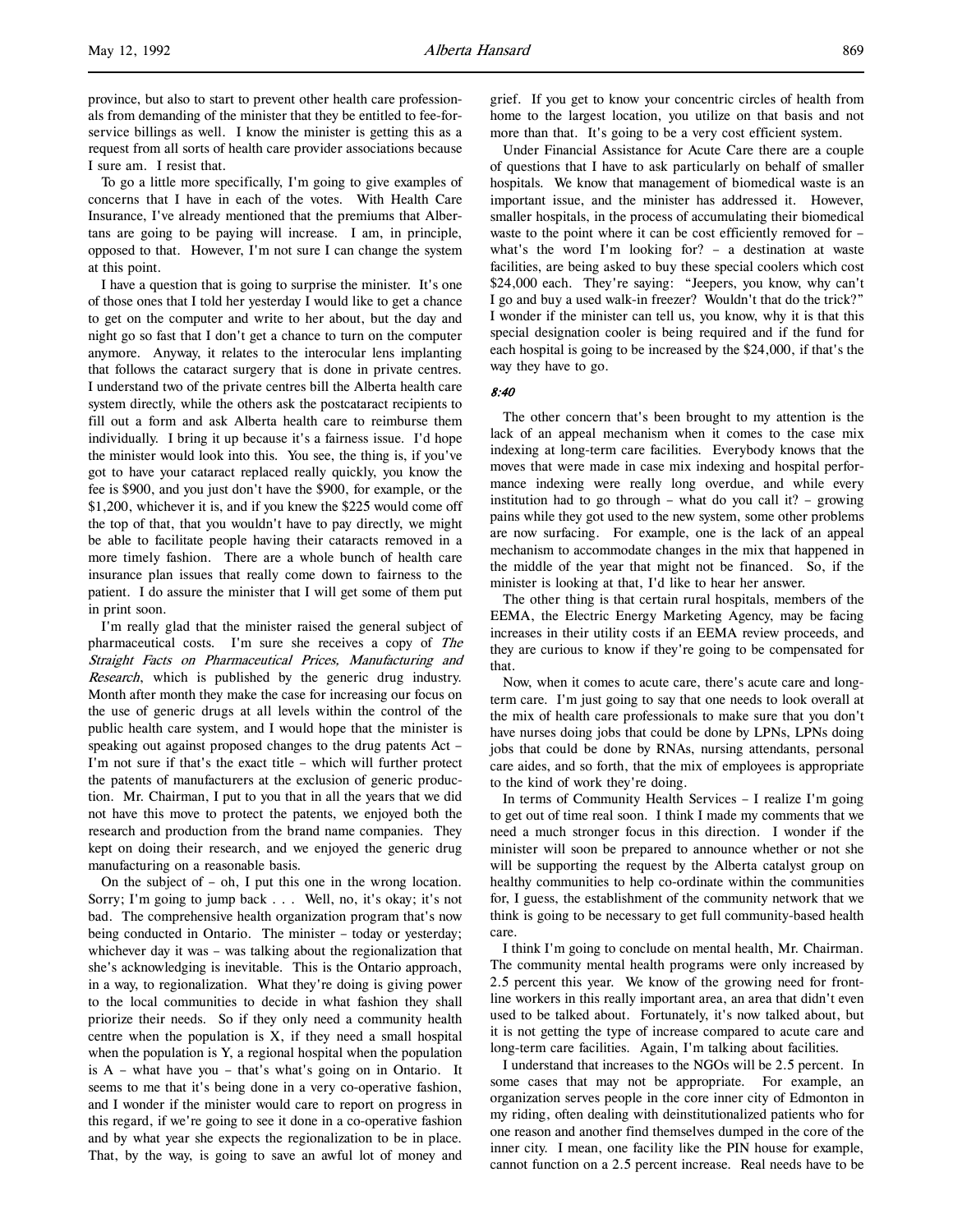addressed here. I put it to the minister that it is cheaper to fund community care for these people than it is to put them back into institutions which don't believe they should keep them there.

Mental Health Clinics last year experienced a 5.5 percent reduction. This year their budget is going to increase by 5.3 percent, so they're not even going to make up for last year's cut. I realize that the general message from the minister is not to spend more but to spend more wisely. It is a message that New Democrats have been bringing to this debate for six years now. What I'm saying is, spend more and more wisely in the community and front-line care environment, and then look at reductions in institutional care, and I think she'll have a good system on her hands.

As I mentioned to the minister and to the third-party critic before we started, I unfortunately need to leave now, but I certainly look forward to seeing the minister's comments in tomorrow's *Hansard* and to any follow-up we may have in writing and thank her for her attention.

MR. CHAIRMAN: The hon. Member for Edmonton-Gold Bar.

MRS. HEWES: Thank you, Mr. Chairman. I'm pleased to have an opportunity to speak on the estimates on health care, and thank you to the minister for once again leading us through another year with a steady hand. Although I have some disappointments in this budget, I recognize the work and energy the minister puts into it, and I want to comment and commend her on that.

Mr. Chairman, just at the outset I was a little concerned with what seemed to me to be the minister's preoccupation with the legacy of living within our means. I'm sure that while I couldn't agree more – and we in the Liberal caucus like to believe we're the architects of all the new interest in fiscal responsibility – we must, however, not just think about leaving a debt-free legacy to our children but a legacy of healthy children in healthy communities. That should be our first responsibility. If we do not have healthy communities and healthy citizens in them who are educated, we will not have any economy whatsoever to pay for anything. So I just hope that the minister, in thinking about her comments, would perhaps like to turn them around a little bit. I expect that's really what she had in mind.

Mr. Chairman, just in general I was somewhat disappointed in the budget this year because although it attempts to hold the line on expenditures, it does not indicate to me in any conclusive way that we are moving to a more rationalized system. Now, the minister has spoken to that, and I acknowledge that, but I would like to have seen more reflection of it in the presentation of the budget. We have talked at length in our caucus about the need to move to a system of health care promotion and prevention and to develop the healthy environment, and I believe the minister herself agrees with that. As we have seen technological change and attitudinal change and change in life-style and certainly change in demographics, it has become more and more apparent that we must move to a system that is more rational than the one we have enjoyed over many years, which has been mainly a medical institutional model. We have been pushing for a long time in our caucus for a community-centred model, one of promotion and prevention. We have acknowledged to the government that over time the community-based, preventive model will probably save not just lives but money, but in the interim we recognize that both the medical institutional model and the community-based model have to be running unilaterally. They both must be funded and supported and operate side by side until the effects of the community-based model kick in.

I would have liked the minister to give us more evidence in this budget of her plans to rationalize and regionalize the system. Now, I know the minister has spoken to us about reform, and my observations would say that, yes, reform is happening. It seems to me that we are seeing a tremendous amount of collaboration and co-operation between institutions in all parts of the province, and I'm very grateful for that. But that reform, I submit to the minister, is happening because resources have not been as available as they have in former years, and so our institutions, our public health boards, our school boards, and so on, are having to collaborate in order to make do. Now, that's not a bad thing at all. In fact, that's of tremendous benefit, and I have watched it with gratitude. But, Mr. Chairman, in a sense we're backing into that. It's not a managed reform system; it's a reform that's being forced on our institutions by the absence of sufficient resources.

While I appreciate that the results may be of benefit, I think while we move from one system to another, people can get hurt, whether they are care givers, people who need care, or people who are running and operating the institutions. This can be a damaging process unless it is managed as opposed to being forced because of absence of resources. So I'd ask the minister just to comment on that. I think it's working. I watch with interest the kind of thing that happened in the Three Hills area, where hospitals and institutions got together and said: "Look, we can collaborate and do this better. We can save money and save people." Unfortunately, they perceived themselves to be penalized in doing that.

### 8:50

I watched the Royal Alex with interest, and I'm grateful that the extension and expansion of the Alex is going ahead and is now joining forces with the Camsell. I think that will make for a more efficient system and probably one that will serve people better than the two hospitals operating separately. Of course, we all know what's happening in Calgary and with the Misericordia and the Grey Nuns in Edmonton. I have also supported publicly the notion of the Northern Alberta Children's hospital as opposed to a new free-standing operation with satellites, but I do have some questions for the minister about that.

In other words, Mr. Chairman, I would like the minister to explain as we go through this session, perhaps not just all in one, what her real plans are for reform, how she sees us moving from this year down the road two or three years and five or six or eight years to a system based more in the community, more on promotion and prevention, more on the healthy environment that I think we all see as being the objective that we're looking forward to.

Just a couple of other general comments. The minister mentioned children's health. While I appreciate what's happening there, I would perhaps like some comments about food, about nutrition for children, children in poverty, and the mental health of children. These don't seem to me to be addressed.

Home care: yes, I appreciate the 9.4 percent increase, but it doesn't even begin to keep up with what I think we need to have if we're going to move into a more independent life-style for people needing minimum supports.

I have supported, Mr. Chairman, acute care funding and the HPI but believe that there have been some difficulties that have ensued as a result of the way the new funding was put in place. I hope those are being dealt with and are no longer causing the problems that I hear about from day to day.

Mr. Chairman, I'd like to go to the votes, if I may, because I have a great number of quite specific questions. I'd congratulate the minister on the Minister's Office, holding the line in terms of spending. That's good to see, Madam Minister, and I hope it can continue throughout other departments of the government.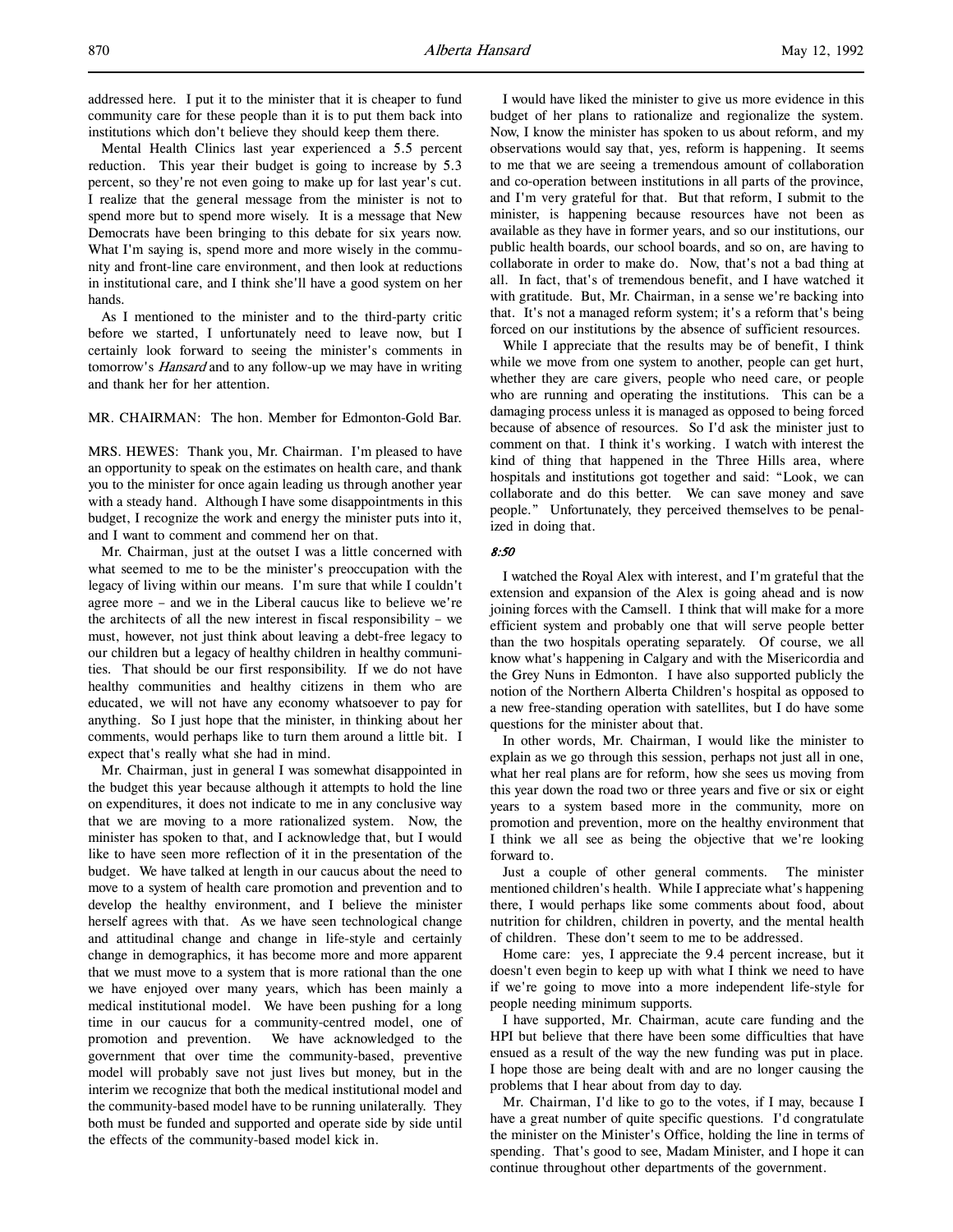Vote 1.2, the Health Services Innovation Fund. This one is somewhat troubling because last year we had a million dollars in it and only spent some \$350,000 to \$375,000. I don't know what happened to the rest of the money, where it went. This year \$960,000: I'd like to know what the plans are for that and where the unexpended funds went last year.

Mental Health Patient Advocate. Do I assume from this reduction in the increase that the demands on this office have reduced? I have asked that the patient advocate's mandate be reviewed to see whether or not this office could in fact be given the mandate to investigate complaints from other than involuntary patients. I think that would be an excellent move as we go to more community living.

Mr. Chairman, the Rural Physician Action Plan. I understand it's under way. I'd be grateful for information about how well it's working as well as the study that was done on immigrant doctors and whether or not that has been successful in placing them.

Vote 2, Health Care Insurance. Mr. Chairman, it was my understanding that there was going to be some review of the maximum income level for subsidy to health care insurance. As far as I know, that is still at what I consider an insensitive level of \$3,500 for singles and \$6,000 for families. What's going there?

Mr. Chairman, in extended health care benefits for seniors in the same vote 2, is the minister looking at income testing here? Seniors have expressed a great deal of fear about this, and I think they deserve an answer.

Vote 2.1.4, Information Technology. I'm getting a number of questions, and I expect other members are, Madam Minister, about the electronic data processing. I understand this is being done for some efficiency reasons. Would the minister explain why it isn't being done directly? That is, why don't we have an electronic system that goes directly from the practitioner to the health insurance plan? Why does it have to go through some commercial outfit in the middle? There may be a good reason for it. I haven't been able to discover it as yet.

2.2.4, out-of-province costs, the prior approval committee. I've asked some questions in the House, Mr. Chairman, about the process that's used. I am concerned about the results of the committee's decision going back to the referring doctor. Patients have expressed that they simply don't get the information that they would like as to why they've been turned down. In fact – I'll speak to the minister privately – we had a rather sad one expressed to us today from that committee. Then again, the minister has in some ways cut off the avenue of treatment for people suffering from substance abuse. What I want to know is: what are we doing to make sure that residential services are available in the province?

Financial Assistance for Acute Care, vote 3. There are no surprises here. We knew this vote was coming. The minister had announced it before. I want to thank the minister and suggest that the notion of two-year grant programs is a good one. I don't know exactly what feedback you've had from the institutions, but it's one I heartily agree with. In fact, I'd like to see us go to a three- or four-year program so that there would be more stability in the budgeting process. Again, I've already mentioned the acute care funding formula. I would like to ask the minister about the acute care funding plan that was being discussed by a rural subcommittee and where that is, if it has been completed.

If I can go on to vote 3.1.7, Medical Education Allowances. Some concern about this one this year on whether it goes in adult education or advanced education. I'm not sure that's a bad thing, but I think people need to have some idea whether they're going to be grandfathered and exactly where that's going to end up.

Ambulance Services. Mr. Chairman, the minister knows my concerns here. I've expressed them over and over again in the House: the mysterious final draft of the regulations and the great concern and anxiety it has created not only for ambulance operators and owners but for municipalities. I would hope the minister is going to allow for input prior to the regulations being written in stone. I think removing the position of medical director or allowing that not to be a physician is something that has created great concern in the community. These are the people who are perhaps most at risk, and I'd ask the minister to answer that one.

If I can go on to vote 3.2, urban medical and referral centres. Again, thanks for the expansion on the Alex. Everybody in Edmonton thanks the department for that. We're all grateful. I don't think, however, Mr. Chairman, that Albertans want to face any further reduction in terms of hospital services, any more bed closures. In fact, people are still begging most of us in our constituencies to do something about opening them up and shortening those waiting lists. They're still causing a great deal of difficulty. Today we had expressed some concerns about the cancer clinics and the sort of anxiety that creates. It's simply not cost-effective in my mind, either in human or in dollar terms.

## $9:00$

Mr. Chairman, I want some assurance that the people of Alberta need from the minister that patient care is not going to be jeopardized. I want to know, too, if the department is playing a part in the mergers of some of these major acute care institutions, such as the Alex and the Camsell, as to how they will apportion their activities and their services.

The northern Alberta children's hospital. We've had some expressions of concern regarding the satellite centres, Mr. Chairman. I think this is the most creative idea, having a hospital that is not confined to one locality, and I have in principle supported that idea. I think it's a workable one, but the notion that a satellite centre could only keep a child if it were going to be there for three days or less I think is troubling a great many physicians and families. I'd like to know if in your mind that is a flexible time, if that's got stretch in it, or if this is an absolute. Perhaps that would relieve some of the question marks related to the whole development of the northern Alberta children's hospital.

What about hospital facilities in the north? Any plans to make one of the regional hospitals in northern Alberta, such as the Grande Prairie hospital, a satellite of the children's health care centre? If not, why not? Also, any plans to extend the northern Alberta children's hospital to children's mental health?

Mr. Chairman, again to the minister. The critical shortage in pediatric neurology: what if anything are we doing to convince the doctors to stay in Alberta?

Going on to vote 4. General Administration: a question that has been reoccurring is the rumour that senior's lodges are going to be moved under health care and come out of Municipal Affairs. Can the minister comment on that and what the rationale would be for such a process, which at this point I certainly don't agree with? I think needs for seniors' living need to be looked at in the long term and go far beyond a medical model. I think they need to be within proximity to health care facilities, but they also need to be in an environment that improves their quality of life and is close to shopping and so on. There are one or two concerns about hospitals that are going to develop long-term facilities but they are not within the context of a town.

Mr. Chairman, going to vote 4.4, Private Nursing Homes. The increase in home care: does the minister have any information on how much pressure this will relieve on nursing homes and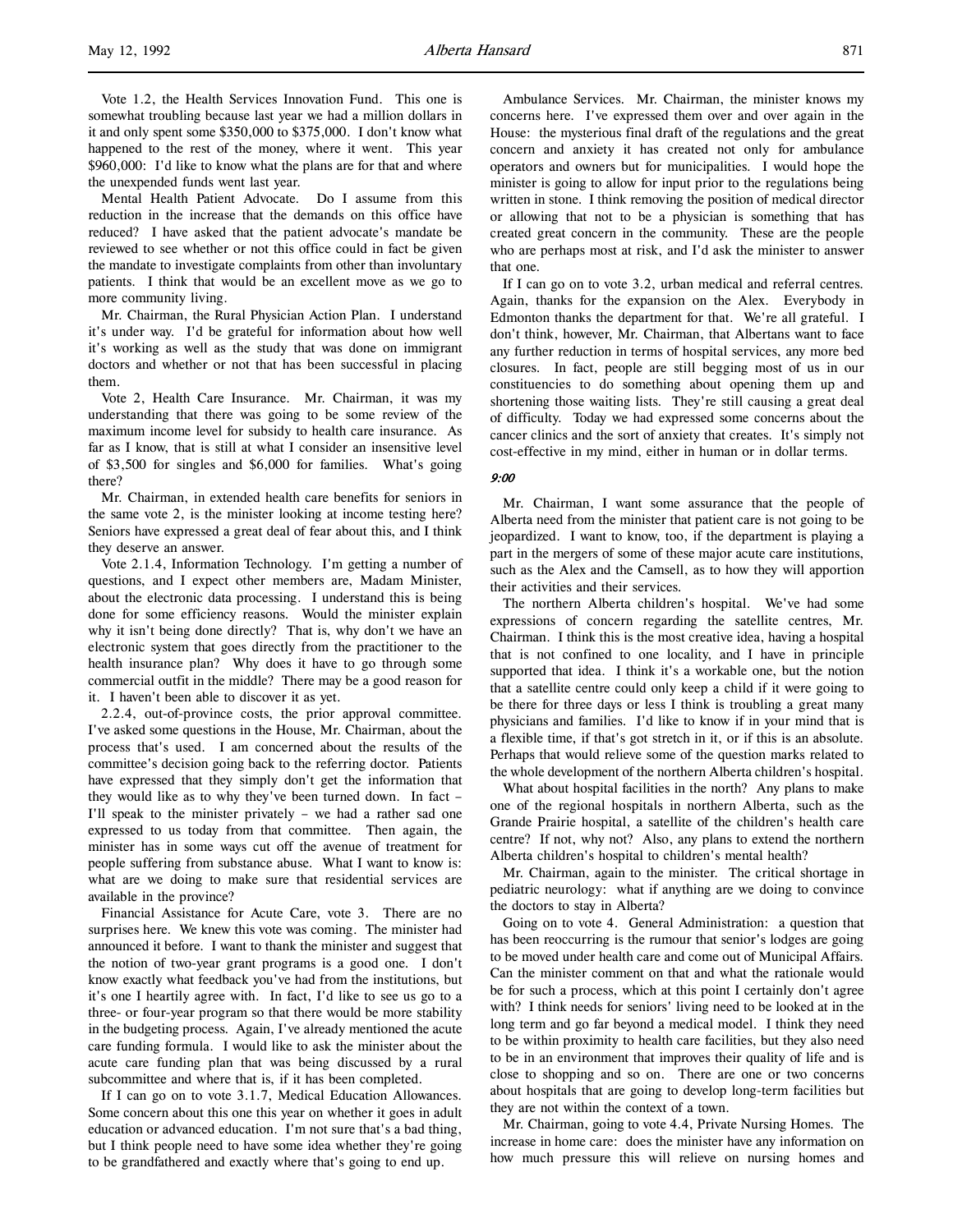Palliative care in Alberta. The draft for discussion report that was circulated last December: what's happening with that document?

Vote 5. Mr. Chairman, the great increase in the public health advisory board: I need an explanation as to what has occurred there. Also, in sexually transmitted diseases, the increase is still fairly major there. Does that reflect some new strains that are appearing in the province, Madam Minister? What direction is the department taking? Again, in AIDS prevention, 5.2.5, why was it reduced? Does this mean that we're well in hand? Has the department felt that they can reduce after a major increase last year, and if so, perhaps some statistics on it? Concern is still being expressed to me about the provincial labs being under siege. I'd like to know what the minister's position is with respect to this component of our health care system and what the future is for provincial labs.

In 5.3, Madam Minister, Alberta Aids to Daily Living, I'm glad that the minister reconsidered some of the supplies that were removed last year in the budget that the seniors were very upset about, but very little was put back. Has the department been considering the consequences of those cutbacks? Have we any information on what difficulties seniors have endured as a result of them? Another concern that has been raised is the discrepancy in terms of the maximum price the government pays under Aids to Daily Living compared to the retail price. Consumers tell us that the shelf price is much lower than the charges made under the ADL program.

Mr. Chairman, 5.4.3, Community Agencies. I'd like to have some breakdown of this, if I can, about the amount that is going towards home care and perhaps some details about the numbers of Albertans that are receiving home care and the type of service and how this has changed. I appreciate that we put considerably more resources at their disposal last year.

Families with special-needs children: I've asked the minister about the home care benefits that they need. We've highlighted the circumstances of an Edmonton family who haven't been able to bring their baby home because they can't have consistent home care service, yet it would be considerably easier for them to manage. It would certainly be cheaper from a taxpayer's standpoint to have the little one at home, but it exceeds the \$3,000 a month limit. I'd like to know if the department is thinking about another formula that would kick in when you get to the \$3,000 and that is not enough yet it is more economical and certainly better for the family. It seems to me that we should be able to work on that one.

Program Management, 5.5.1. The vote got a 16.2 percent increase, and perhaps the minister would tell us what types of programs are in fact being developed and where that money is going.

Health Unit Grants, 3.6 percent. Not enough. Last year it was 11.3. I say so much for prevention.

If I can go to vote 6, Mental Health Services. I really find this one quite shocking, Mr. Chairman: up 3.8 percent. I've seen the document Future Directions, and I'm glad that we finally did it, but for people like me who have been in the mental health field for a long time, that's déjà vu, or as Sheldon would say, `vu jà dé.' That's nothing new in that document. I'm grateful that it's there, and I would like to know when it is that the minister and the department intend putting some of those recommendations into place. Are there new programs coming on stream? If so, when, and what are they? We are all deeply concerned about what's happening in our communities with mental health patients who are

coming out of hospitals and are not able to manage on their own in communities and for whom the support systems are not there. They are mainly visible in urban centres, but I'm sure they are in all centres across the province. It is not any kindness to people to discharge them from institutions in our province when there are insufficient community facilities to give them some kind of support to lead some kind of quality of life.

Mr. Chairman, vote 6.2.3, Mental Health Clinics: this year it's up 5 percent; last year it was cut 5 percent. I don't understand this sort of off-again, on-again system, and perhaps the minister can explain. Also, what kind of consideration is given to regions that have had an increase in the number of their clients served? When will we see some action from the department with respect to the Premier's Council on the Status of Persons with Disabilities? Where is the department in terms of providing quick responses, life skills training, individualized support, regional autonomy, and case managers to help lessen the confusion for the mentally ill in accessing services? What happened to the \$1 million for the children's mental health initiative? What happened to the crisis unit, and why is there no commitment to new community care initiatives?

# 9:10

Vote 6.3, Extended Community Care Programs. The Inette John tragedy: I'm pleased that the minister took quick action on this one. I would like to know, however, if there was any thought given to the cause of such incidents in addition to the effect that developed.

Mr. Chairman, if I could go on. The continued move to deinstitutionalize mental health patients into our communities is one that's causing a great deal of difficulty. We all know there are insufficient community supports. It often leads to these individuals running into trouble with the law and the judicial systems. It is no credit to our system that this occurs. The John Howard Society has pleaded with governments to do something about this. Two hundred and fifty thousand mentally ill in Canada: a third of them are detained in prison for criminal activity. Certainly that should be avoided. Where's the money saved in cutting back our mental health institution? Where is it going? What assurances do we have that it's going to be poured into community support services rather than go back into general revenue?

The Mental Health Association estimates only 5 percent of the province's health budget is allocated for mental health; 86 percent of that goes for institutional care. People end up in courts and jails, in trouble on the streets, waiting as long as five months for appropriate housing. CMHA estimates the number of prisoners with some form of mental illness at 25 percent. I'd like to know what the minister's plans are for phasing out psychiatric hospital beds in Ponoka and Claresholm as well as cutting back psychiatric staff. I just think it's time, Mr. Chairman, Madam Minister, that we really put our minds to the circumstances of mental health: mentally healthy workplaces; mentally healthy communities; children, particularly in our northern and isolated areas, that are in desperate need.

Mr. Chairman, the family violence initiative: the minister mentioned \$250,000 targeted for the treatment of child victims of family violence. What types of initiatives? Are we talking about counseling? It's \$250,000 for children. Is that over and above the \$450,000, when is it coming on stream, and where is it in the budget?

My final comments, Mr. Chairman. There have been rumours flying around in the past week about cuts. We need some assurance from the minister that before any cuts or any changes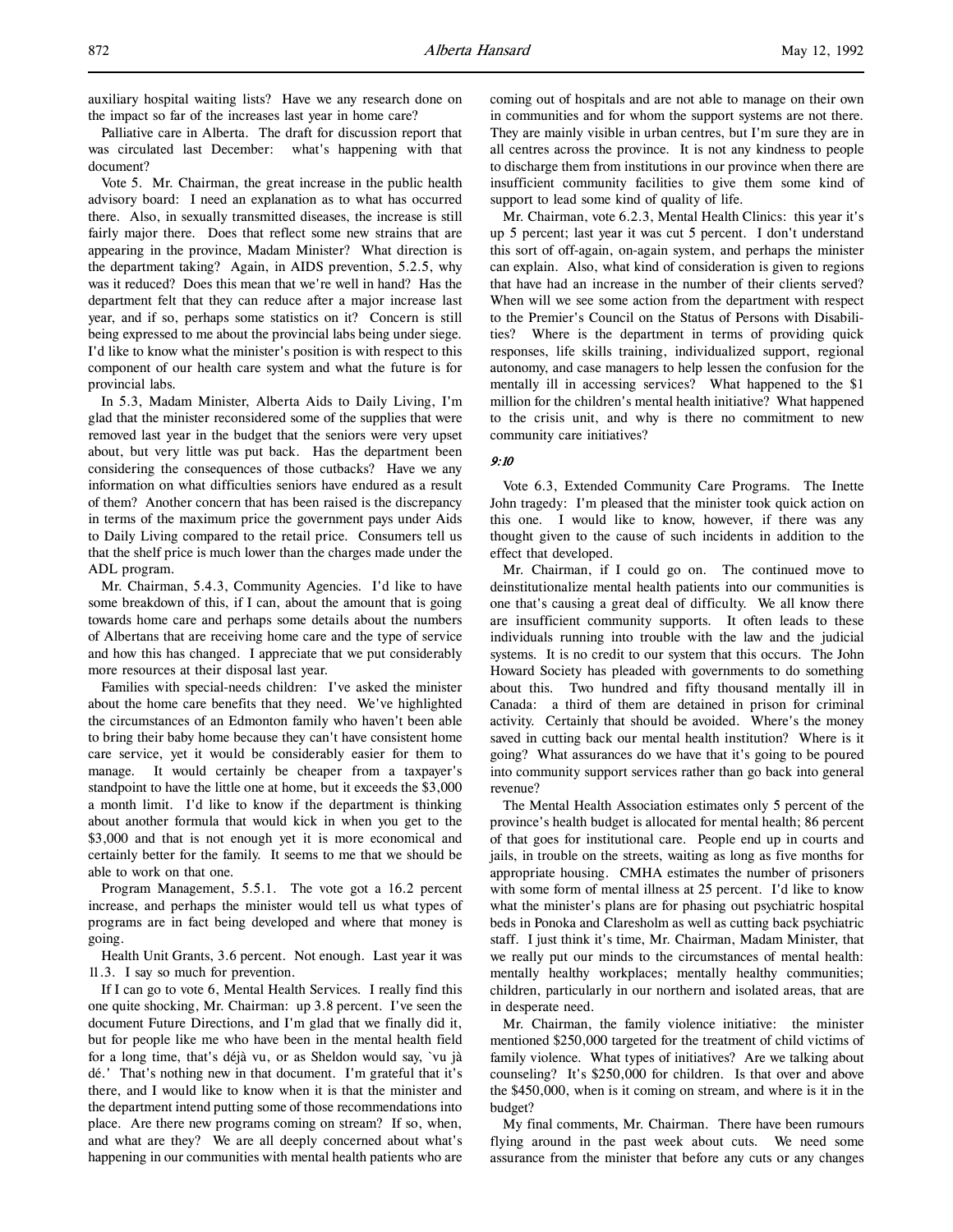are made, the minister will indeed consult in every sense of that word with stakeholders and consumers.

I also want to commend the minister for her strong and continuing stance in support of our health care system and the Canada Health Act. That takes courage, and I really appreciate that. We appreciate the position she's taken, particularly with respect to user fees and her refusal to submit to the notion of establishing a two-tier system. We are all pleased that the minister has been strong and firm on this critical issue with respect to our health care system.

Thank you very much, Mr. Chairman.

MS BETKOWSKI: Mr. Chairman, I thought it probably useful if I talk about the advocates, as opposed to the critics, in the other two parties' general comments before we go on.

First of all, let me say to both the members for Edmonton-Highlands and Edmonton-Gold Bar that some people think that the health system is dominated by Edmontonians. May I say that I'm pleased with the way we've approached Health in this Legislature. It has been a very constructive environment, I would suggest, and I think that is what the issue of public policy, as important as it is, deserves. Certainly I listen carefully to the questions and to the comments by both hon. members, because I think health is not an issue of partisan politics; it is an issue of public management and public responsibility. As I've said before, when I sit around the ministers' tables with all the health ministers across Canada – we used to have four parties represented; now we have three – the issues are not about partisan politics at all. They are about: what are we doing in our province, what can we learn from you, not pointing fingers and laying blame but accepting our responsibility to ensure this health system is around in the future.

First of all, with respect to the meeting last Friday, I think there's a perception out there that this is in some way a reduction in support for Health. It is not. It is simply looking at Health over the longer term, giving the five-year plan, if you like, that both members have advocated, and saying, "If we are going to take the resources we have for Health, if we are going to share in the fiscal responsibility that we need to have in Health, then let's draw a scenario of flat expenditure." That's not a reduction, Mr. Chairman. It's flat.

What that does is immediately strike a discipline in terms of how the system looks out over the future. We know there are pressures on the system. Let's just look at cancer incidence and treatment numbers growing. Well, if it's flat in terms of expenditure, that means that in order to accommodate that increase, we're going to have to effect reductions in other areas. Perhaps that's not a bad thing, but we can't have it both ways, Mr. Chairman. We can't argue for rationalization of the system but not here and not here and not here. We have to be looking at how we can get the best value out of the system, and it is, in fact, a managed reform.

I would take issue with the Member for Edmonton-Gold Bar. Some of the examples of the managed reform are the health performance index, the Utilization Monitoring Committee, the role statement process. It seems to me that both members have forgotten fundamentally when they keep asking me, "What do you think the system's going to look like in five years' time?" I don't know, and I don't think it's for an individual to define. That's why we're compelling this system to look at that. Because quite frankly, from a purely selfish point of view, perhaps, and as I said to the Alberta Healthcare Association, as soon as I tell you what I think it's going to look like, you're going to take the shots at me for saying: "No, no; not like that. It's got to look like this." So all of the responsibility for this reform is about all of us accepting

our role in the change and accepting our sequences that we have to follow, and then the consequences will be a reformed and sustainable health system. I don't have an idea in my head what that looks like, but let's look at some of the components of it, if we may.

On the role statement process – and the Member for Edmonton-Highlands advocates more community centres. I don't have any problem with more community centres, but you tell me how you're going to get the resources away from the big acute side and move it into the community. That's what we're trying to do through the role statement process. Up to this point the role statement process has been vertical. The acute sector is looking at what's their role in health: the long term, the mental health, public health. What's happening now is it's going to be horizontal as well. So you're actually creating a grid. I like to think of it as a globe, because it is three-dimensional. So the continuum of health is not a straight line; it's part of a global access to health, which I think is where we want to go.

We can't have it both ways when we say, "We want to rationalize, but don't close down hospital beds." We have one of the highest numbers of acute beds per capita in the country as a province. Maybe there are some things we're doing on an inpatient basis, which is also high relative to other provinces, versus what is done on outpatient. Maybe one of the impacts of that is to have fewer acute beds and maybe reallocate them into long-term beds, maybe look at the idea of a community health centre where we have currently an acute care hospital, maybe where we can't get doctors into communities look at the whole issue of nurse/practitioners coming into those communities, but you don't create another profession unless you have a network. You can't leave either a physician or a nurse or anyone out there alone as an isolated piece. What we're trying to do is create the network and do it with all of the people involved.

#### 9:20

No one's mentioned midwifery, but let's look at midwifery. If midwifery is going to take some pressure off the system, it is only going to take pressure off the system if those who currently deliver the babies, the physicians, work with the midwives to look at what are the appropriate births that can be carried out by midwives and which ones can't. I think in fact there is a demarcation, but you're not going to get to that point by continuing with the solitudes between the professions. You've got to get them together. That's what we're attempting to do with the advisory committee on midwifery, and that kind of theme is something that pervades all of health care.

Basically, we are serving notice this year that this is a year of 4 percent. We're probably not going to have another 4 percent year in the '90s. So what are the things we need to do and accelerate our reform in making some of those changes in role in this year that are going to allow the continuum maybe in a different shape or form to continue on? That's the whole goal.

Let me turn, then, to a few of the specifics that the members have mentioned. The Member for Edmonton-Highlands: the whole issue of home care and the \$3,000 a month ceiling. We could basically discharge everybody out of institutions in this province if we had the resources in the community to support them. I don't think anyone in this Legislature is suggesting that, so that is why we came up with the idea of having a limit. I don't think we can run any program in health without a limit. I think that has to be the discipline. The question then becomes, and the very valid question of the Member for Edmonton-Gold Bar is: is the \$3,000 an appropriate limit?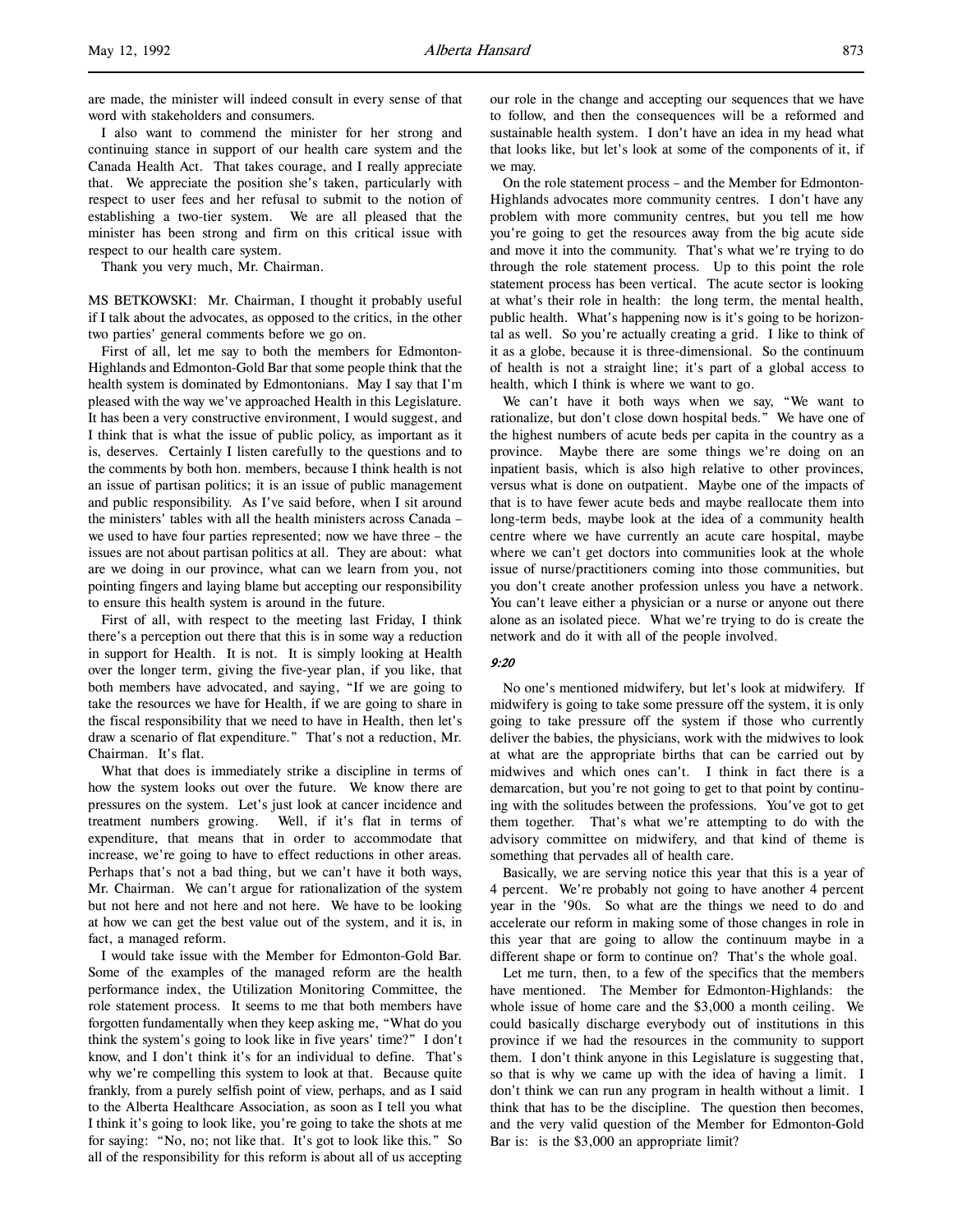MRS. HEWES: It's an appropriate limit, but something else should kick in.

MS BETKOWSKI: Okay. Well, the member says it's an appropriate limit that should be appealable. Well, it reminds me of another famous Liberal in Canada who said, and I'm paraphrasing: a limit if necessary but not necessarily a limit.

## MRS. HEWES: Mackenzie King.

MS BETKOWSKI: It was indeed. I think if we're going to accept the concept that there is a limit, then we have to work with that concept. Should there be a different limit for children versus adults? Perhaps there should. I think there is in fact a greater value in keeping children who are particularly medically fragile at home than perhaps an adult. I think that's one of the questions we have to answer, but I don't agree that we should have the limit unless something happens. I think we have to discipline ourselves with the limit, and the hon. member and I may have discussion further on that one.

The Member for Edmonton-Highlands asked about the Fort McMurray long-term care. Yes, the project in the book is longterm care. We're not going to pave paradise and put up a parking lot. We are going to upgrade the existing acute care, which has some two floors of space that hasn't been developed for acute care, and we're starting the planning on adjusting that to longterm care. It was seen as the highest need for the reason that there is no long-term care within 400 kilometres of Fort McMurray. That had to be the high priority, and it was one that came in this year.

The issue of AADL grants being down: there is no program change in AADL this year. I appreciate the Member for Edmonton-Gold Bar's suggestion that there may be better ways to manage the dollars we currently have in AADL with retail costs versus coverage costs in AADL. The new deputy minister of public health has the same concern and has some familiarity with other programs in Canada from his former postings. That will be one of the issues which we will be getting into this year.

Preventative health care and the whole issue of promotion of good health. I think the key to the promotion of good health is that it's not a program in health. Promotion of good health is something that everyone has to accept responsibility for. If an individual happens to access the health system by going to see their family doctor for something that's bothering them, health promotion can be practised right at that point. It doesn't have to only be accessed through programs. So what we're trying to do as part of our role statement process is move into the whole area of promotion of good health.

Let's look at the issue of cancer. Cancer incidence and treatment numbers are up about 13 percent last year over this. That number continues to grow. We know that with an aging population your incidence increases. We also know that within age categories the number of people getting cancer is increasing. Our approach in Alberta has been to not only deal on the relatively short term with the issues of ensuring that appropriate facilities exist, that appropriate waiting lists are managed properly, but to look into a longer term including health research that we fund under the Heritage Savings Trust fund and including the whole issue of prevention. Let's lower the incidence. We know how we can do it with respect to skin cancer,and we know how we can do it with respect to lung cancer. There are choices that individuals can make in order to lower their incidence of cancer. It doesn't mean that we're going to wipe it out completely. I don't for one

moment think that, but there are some things we can to do to better manage our health, and cancer is a primary example of how to do that.

The Member for Edmonton-Highlands mentioned the Ontario model. They're working with the medical association. The Alberta Medical Association may well have some comments on the Ontario agreement that was reached. We didn't believe that moving to individual level-of-income caps was the Alberta way, because it may well be that someone that's billing the system at \$900,000 is providing more value in fact than someone who might be billing it at \$100,000 if utilization is being driven for other than appropriate reasons. Working with our association we now have an advisory committee in place and have far more integrated the profession into virtually all of the decisions being made in health, rather than what I believe is a model in Ontario which is their own way of getting to the issue. I don't criticize it for that, but I think the co-operation that we're working with our profession on is something that we all want to continue to work towards and improve.

Lack of appeal on the case mix and HP index, the whole issue of the double-count, a desire to have an appeal: remember that the decisions on case mix and HPI are both driven by steering committees made up of members of the association. So while some may want to double-count if their numbers are going to improve, I'm not sure they would feel the same way if their numbers were going to go down. It's exactly the same issue the Minister of Education is working on with double-counting the school system, but certainly both of those index steering committees are continuing to learn, working with those and trying to manage them better, and I think the model is an appropriate one.

Mental health theory, and then I'll sit down. I will respond to all of the individual questions. The Member for Edmonton-Gold Bar always gives me a good long list, and I will respond to her in writing, but just on the mental health side, I agree with both members when they say that mental health is so fundamental to our health generally. I believe that with all my heart. Our Future Directions in mental health care is a directional statement. It's not going to be happening overnight. Some steps have already been taken with respect to designating regional centres around the province. I think we have to continue to work to get the issue of mental health out in the open, continue to push for board governance for institutions – I believe it's a very progressive step – and certainly not phase out psychiatric beds – we need them – but rather spread them out around the province so that families have access to acute psychiatric beds if their friends or family are in there.

We have to continue to work at mental health, and frankly, Mr. Chairman, I'm not proud that mental health continues to have relatively the same proportion of resources in the whole scheme of health that it's had over the last decade. I'm not convinced necessarily that it has to have a whole bunch proportionately more, but maybe it does. Maybe there's a better mix of services between acute and long term and mental health. Maybe some of the things we do in mental health are far more endemic to the system, can be far more supportive of the whole system. Those are the questions we want to hopefully move towards resolution on as we move to this grid which doesn't just look at the stovepipes of health but the horizontal access regionally.

I wanted to just mentioned STDs, sexually transmitted diseases. The member asked if there were new strains coming. One of them which is very scary is resistant gonorrhoea, which is not responding to traditional antibiotic care. We have some real leadership being provided in this province by Dr. Romanowski and others who are working very hard with all the communities to ensure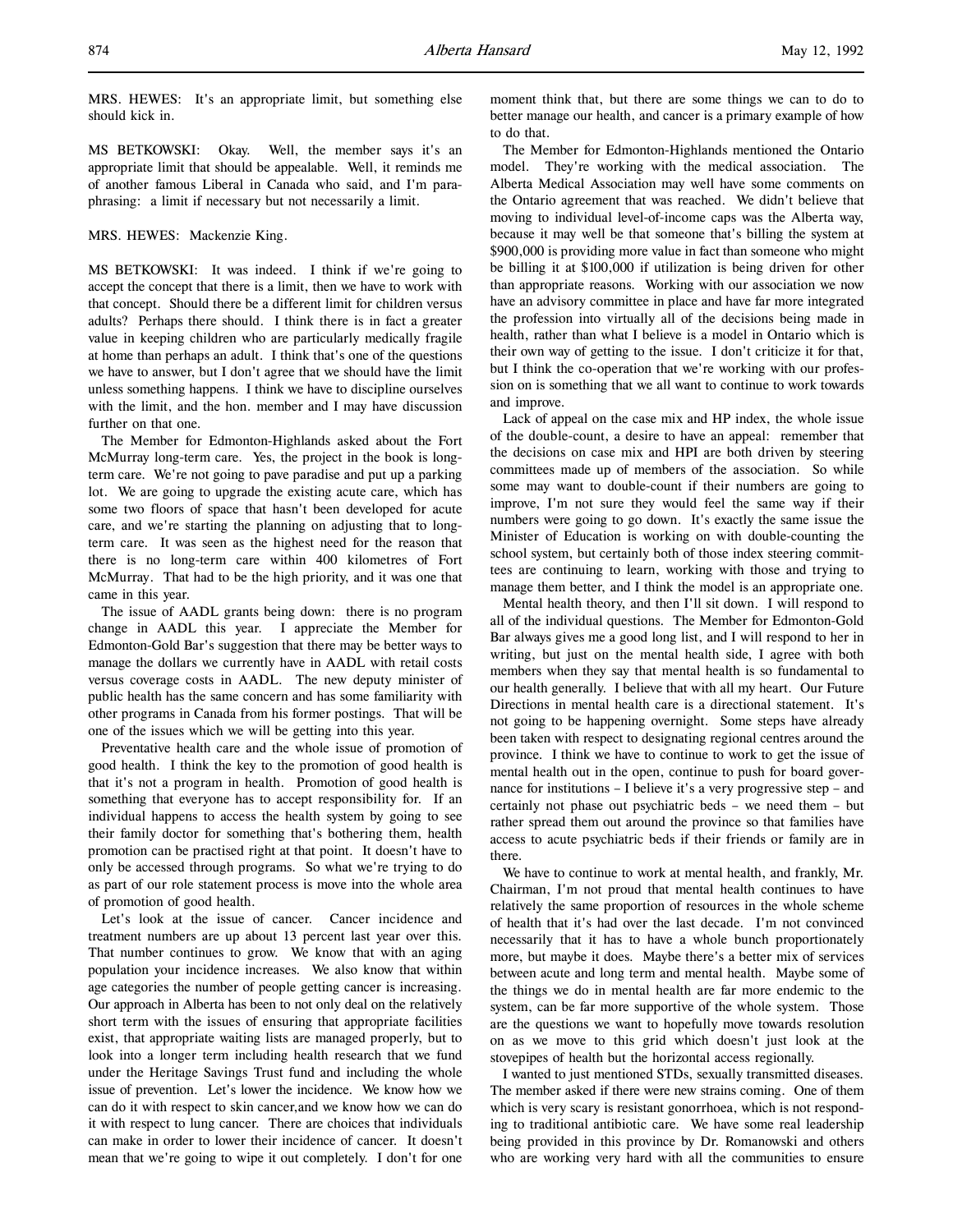Thank you, Mr. Chairman. I look forward to other members' questions.

### 9:30

MR. CHAIRMAN: Thank you, hon. minister.

Would there be consent in the committee for the hon. Member for Drayton Valley to share his time with the hon. Member for Red Deer-North?

HON. MEMBERS: Agreed.

MR. CHAIRMAN: Opposed? Carried. The hon. Member for Drayton Valley.

MR. THURBER: Thank you, Mr. Chairman. Sometimes when I ramble on, I run out of time or run out of words before I do get to the time limit.

Mr. Chairman, first of all, I would have to compliment the minister and her staff for working through the very complex and complicated challenge of maintaining the excellent health care system that we have in this province, which is probably the envy of most places in the free world. They have a terrific challenge and a terrific job ahead of them. Sometimes hard decisions have to be made, and certainly these are the people that are going to help us all through it to maintain this system.

Mr. Chairman, I was a little surprised at the hon. Member for Edmonton-Gold Bar being rather nice when it's definitely been stated publicly that their policy is opposed to having hospitals in little rinky-dink towns across Alberta. I would like to comment a little more on some of our hospitals in little rinky-dink towns, but I'll do that at a later time, if I may.

Mr. Chairman, the minister and her crew of public servants have been working very hard in the last few years on the process of the role statements, and I believe it's one of the best processes that the whole health care system has entered into in a good number of years. When you ask people like the hospital boards, the health units, the FCSS, home care, home help – and it goes on and on and on, with mental health and all the rest of the care givers – when they have to actually sit down and decide and disseminate what they are doing in comparison to what the others are doing, hopefully in the long term we'll get away from some of the overlap and the overuse of the system. Certainly the stakeholders have met on several occasions in the last couple of years here to try and determine how they can maintain this health care system with the dollars that we have. I personally believe that there's enough money out there. I don't think we need to keep increasing the budget. More money doesn't necessarily mean a better service. I think there's some cost-effective measures that can be put in place to save the taxpayers of this province a lot of money and still provide the service.

I guess when you talk about regionalization and rationalization, Mr. Chairman, I think back to one point in time when I served on a hospital board, and by moving one of our services to a regional hospital, we were able to save, on our global budget, better than a hundred thousand dollars. Now, you know, I'm saying that that is a good way to go, but I think we have to be very careful when we do these things to make sure that they are cost-effective and that they don't deteriorate from the service that has to be offered there.

The trend also, Mr. Chairman, has been to home care, and while I think that's a good move, I have to flag one thing that's going to become apparent in the next few years: we are going to create a backlog of people that have to go, at some point in time, into a long-term care facility. We're not going to be able to maintain them forever at home because the cost at some point in time will become too large to be able to do that. I think at this time, along with the other things that we're doing to try and save some money, we have to do some forward planning and look at some of the minor construction things that can happen in this province to allow the service to be offered in these smaller hospitals. With that, I'm saying that there are hospitals in rural Alberta that maintain a fairly large clientele of long-term care patients whether they want them or not. I don't believe that it's fair to these patients to be in an acute care setting being treated as long-term care patients; they don't have the treatment there that they should have for that care. I'm sure that we, any one of us in this House, could indicate small revisions that could be made in these smaller hospitals to allow them to switch the care to more of a long-term care thing, because we are going to need them. The home care program is a beautiful program, and home help, but there comes a point in time when they can no longer be looked after at home.

The other one that comes into the role statements and has a bearing on it is the ambulance districts. We're looking at the whole thing – I shouldn't say we are; I guess the stakeholders are, Mr. Chairman – at all of the districts, the boundaries, the responsibilities, and the areas that do overlap or where there appears to be no cost-effectiveness in it. I'm particularly interested in the ambulance one because it impacts particularly in rural Alberta, where you may find an ambulance contracted to one hospital and you go down the road and have another ambulance contracted to another hospital. With that in mind, one ambulance takes a patient to the other hospital but can't bring one back because it's a different contract. Certainly this impacts on the cost of these services. I'm a firm believer that in our negotiations in the next year or two, somewhere along the line we're going to have to go to central dispatch in order to make an effective ambulance operation within this province. Certainly the ambulance boards in the ambulance areas right now are looking very carefully at things like this to do it.

### [Mr. Moore in the Chair]

When we talk about the boundaries, not only of areas but of responsibilities, we have to review the autonomy of these boards. I'm not saying it's a government policy, but I think we have to look at it very carefully. Maybe there should be some coterminous boundaries situated, say, within a hospital district, a health unit district, an ambulance district, or within an FCSS district. If these boundaries were coterminous, certainly it would get rid of the need for five separate boards to deal with this. Now, perhaps each of these services could be represented on one central board that dealt with not only the hospital but the ambulance, the FCSS, home care, et cetera. I do know that in some areas the health units are co-ordinating and co-operating with the hospitals in the area so that the service flows both ways. It's much easier to handle and at some savings, I might add.

I know that the minister had a meeting with some of the major stakeholders in the health care field just last week. She gave a very straightforward message, that there's not going to be any more money, that we've got to back off, that we've got to streamline, rationalize, and regionalize, if necessary, and if it's a viable alternative financially. I think it was well received. We've talked to some of them since then, and I think the key in this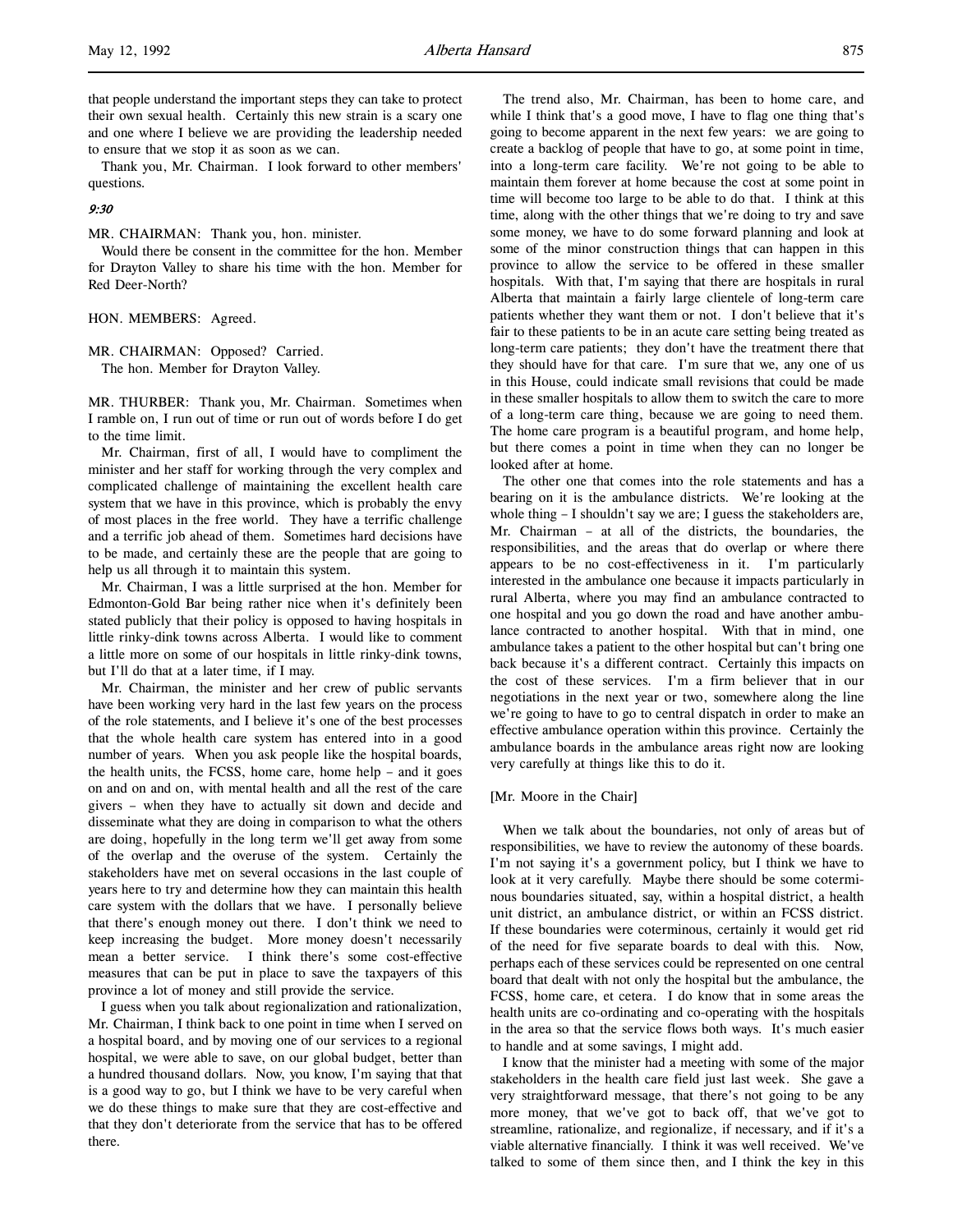whole area is that we have to not try and go too fast. We don't want to expand into several different areas all at once to confuse the issue. Let's keep on track and let's keep going, as long as all the stakeholders are involved.

It is so complicated, Mr. Chairman, that when the Rainbow Report was published a few years back and we looked at it, if I remember correctly there were about 12 different departments that had to be involved in the health care field to try and come up with the area that they dealt with. Certainly that has to be rationalized as well. The health department, when it deals with basically 30 percent of the total budget – and then you have 11 other departments that are involved in it as well in some manner and through different programs. We have to do a little streamlining on this end of it as well.

## 9:40

One of the other things, Mr. Chairman, that I think has to happen in the near future is to make Albertans aware of what the health care system costs. It's fine for us to sit here and say that it's 30 percent of the budget, but how many people have gone to a doctor or come out of a hospital and actually known what the taxpayers paid on their behalf? I believe one of the things that has to be done in the very near future is to make the people aware of what the taxpayers are paying on their behalf. I think we have about two hospitals in the province that do indicate, when the patient leaves, what the cost to the taxpayer was. I think that should be mandatory. I think any person billing the health care system on behalf of a client or a patient should provide that client or patient with a copy of that bill when they walk out the door or immediately thereafter. I don't think it would be a costly process, but I also believe that it would save us a lot of money, because I think people would look at it and say: "I was in there to see that doctor. It cost me \$38. I feel fine. He tells me to come back next week. Why would I go back?" Or he may turn to the doctor and say: "I was only in there for half a minute. How can you charge \$38?" Maybe the doctors would become more aware of what's being paid on the patients' behalf, as well, and think about it a little more carefully. I think that one can be solved.

Mr. Chairman, the hon. Member for Edmonton-Gold Bar and the Liberal caucus seem to indicate that they would rather have all the hospitals in the urban areas and that we don't need them out in our little rinky-dink towns. I have comments come to me from time to time from hospital boards and people in the health care system in rural Alberta. They say: "As a government, why are you squeezing us so hard? We're small hospitals. We provide a service out here, and we only amount to 15 to 20 percent of the budget." Now, we know that there's probably more flexibility in being able to do things in rural Alberta, and this is very true, but a lot of these people operate very efficiently now. I think if you're going to talk just about the hospitals, then we have to talk about the big urban ones as well. There needs to be a lot of work done on that. The HP index I believe is a start on that, Madam Minister, and with some refinement and more co-operation with the stakeholders in it, I believe that will eventually indicate how the hospitals are operating and where the funding should be.

Mr. Chairman, I've heard some comments here touching on the scope of practice. It's my belief that we have now opened the door on scope of practice because we've recognized midwives as possibly a cost-effective measure within the health care system. I think that has to be reviewed and looked at for some time to indicate whether in fact it will be a cost-effective measure. I think we have to look at the scope of practice of all of the stakeholders, all of the practitioners within the health care field. We have places, particularly in northern Alberta and in the isolated areas such as Kinuso, where if we had a nursing station and if nurses were allowed to do some practising – and certainly it's happened over the years, but it's backed off – we could have nurse practioners there. They could stabilize and ship. We could do the same thing in some of the not so isolated rural areas where there are small hospitals and they're unable to get a doctor stationed. The rural doctor program doesn't always work in some of these smaller places. You just can't get doctors there. I don't happen to think that you need a brain surgeon to put a band-aid on your finger or to prescribe some aspirin for a child or help a child with a cold. I think within the scope of the health units and within the scope of the hospital boards and the hospitals in the area, we have to look at this. It would not only be practical, but it would be a cost-effective measure.

There was a nurse who was actually practising in the Fort McMurray area for a good many years. She was told to quit practising. She was practising in conjunction with some doctors, but because it was beyond her scope of practice, she's had to quit doing that. I don't think that's fair. I think there are a lot of things that we can allow to happen in that area. We can look at the scope of practice of the LPNs as well as the nurses, and as I said before, I think we've opened the door with the midwives. I think we should continue to keep the door open and continue to look at it.

Mr. Chairman, in the budget, if I remember correctly, Madam Minister, we said that we were upping the health care premiums to achieve a goal of paying 50 percent of the health care costs. One question that I would ask you is: are we reaching that plateau? Are we there, or is there an indication that we can never get there? That would be one question, Madam Minister.

Health promotion has been talked about, healthy lives. I think we do it all the time through advertising on cigarettes and through education on safe sex and a multitude of other ways. The hon. Minister of Education, of course, does a lot of this through his education as well.

## AN HON. MEMBER: Safe sex?

MR. THURBER: This is health promotion. I was going to say something else, but I'll leave it alone, Jim.

MR. DINNING: It's in *Hansard*; remember that.

MR. THURBER: We are doing this all the time. I don't think we need to allocate 1 percent of the budget. I think it's an attitude that has to be formulated and pushed out by politicians and by ordinary people. They have a responsibility in their own right to look after their body and their health and not become a burden on the health care system.

Mr. Chairman, I think with those general comments I'll leave it, and I'll defer some time to my hon. colleague from Red Deer-North.

MR. ACTING DEPUTY CHAIRMAN: Red Deer-North.

MR. DAY: Thank you, Mr. Chairman and hon. colleague. There's no question the costs are upon us and the challenge of meeting the cost is upon us, and not just on this government. Of course, in every province and virtually every country in the western world we're facing incredible rising costs. I think in the somewhat conciliatory tone of the two opposition critics tonight, it's evident that this isn't just an issue of political stripe but an issue that transcends that. It's something that we all need to work together on.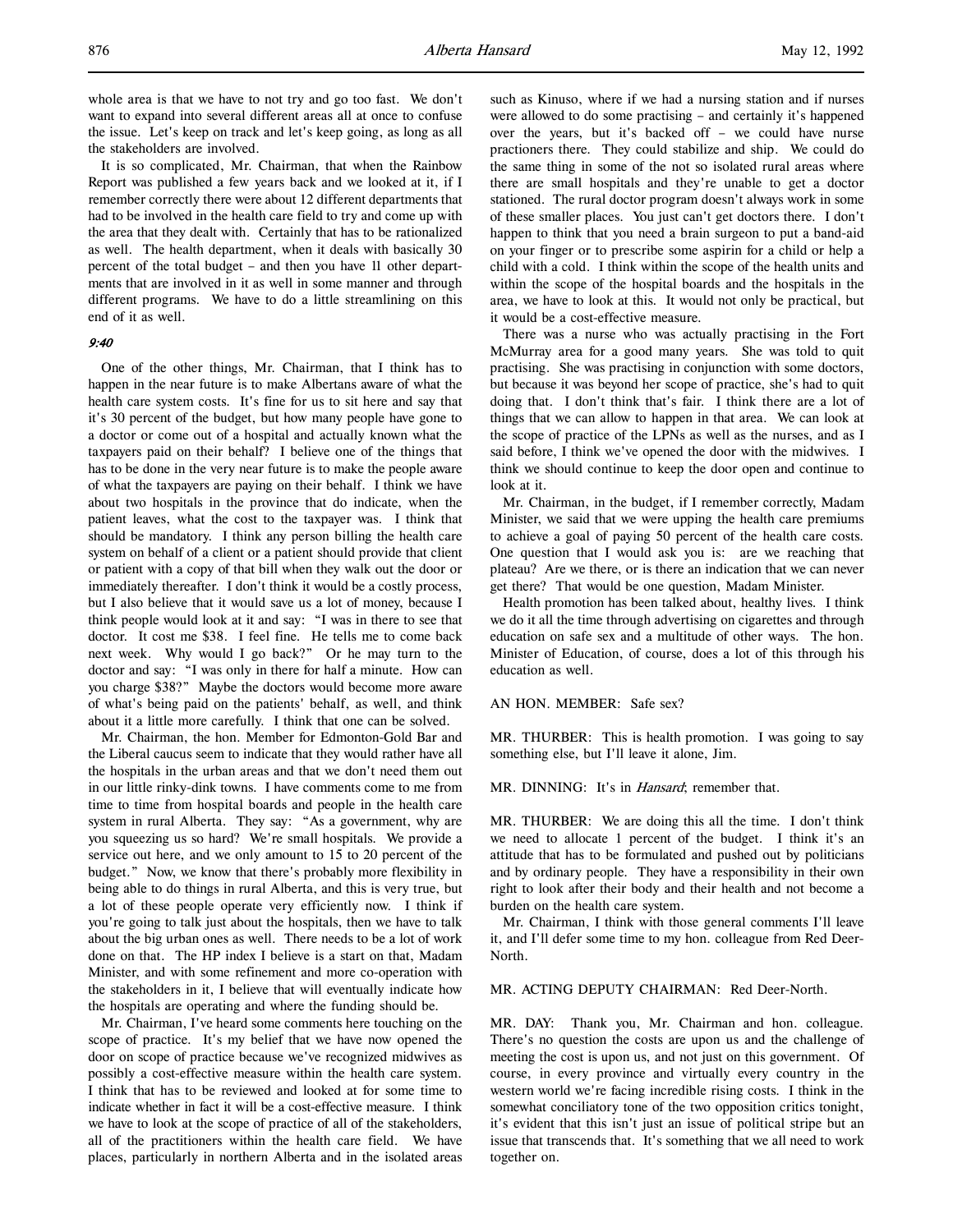We need to somehow pull together all the sectors and individuals of our province in terms of looking at the problem of costs. We have operations now that we can do through the marvels and the wonders of medical science where the costs run into the hundreds of thousands of dollars. It's wonderful that those types of things can be done, but again the dollars come up. We have drugs now that can do amazing things both in recovery and in pain management and a lot of different areas, but, again, very expensive. We can do tests now that we were never able to do before; these are also very expensive. The equipment that's being used today runs into the hundreds and thousands and millions of dollars. Technology has allowed us to do marvelous, marvelous things, but all of these things cost money. It seems as if there's almost nothing we can't do. It's a matter of what we can do with the dollars available to us. What kinds of costs are people willing to bear? Getting the politics out of the challenge and out of the focus and getting the problem and the solution into it I think is definitely the positive way to go. A united effort is what we need.

I'd like to look at a couple of specific areas and then summarize with a general comment. As related directly to the Red Deer regional hospital, as the minister knows, the record shows clearly that Red Deer regional's record of efficiency combined with innovative approach to services is something that it is known for. We are impacted in Red Deer by some of the gaps in what is fairly good basic policy, but there are some gaps that come up. One of those, if I could make a reference to the case mix index – I'll just call that CMI for the rest of the discussion tonight just to shorten the time, so we know what we're talking about. When we look at our long-term care, the formula and the funding that's established is really done on sort of a Polaroid view of a particular care unit at a particular moment in time. The problem with that, though the basic formula definitely has substance and definitely can be worked, is that at the moment in time when a snapshot is taken in a particular facility, it doesn't take into account that on either side of that snapshot over the period of a year you can have 40, 50, 90 different admissions which can really have a significant change on that mix and can really affect the formula. I'd like to ask the minister to respond either tonight or in the near future if anything is being done to mitigate the effect of the Polaroid view, which doesn't have – what should I say? – the wide-angle lens that can spread over the entire year and look at the substantially different mix of admissions that can come in and alter that snapshot view.

## 9:50

Also, there's a rate differential in establishing funding for nursing hours. There's an average there that's used to determine the funding. I realize it's at somewhere along the fifth level, I believe it is, in terms of nurses' salaries. With a community like Red Deer, which is a fairly stable community with professionals that have been there a considerable length of time, you have most of your professional nursing care at the upper end of the salary scale. Therefore, the averaged funding formula again impacts a community like Red Deer, hospitals and care centres in Red Deer, because the nursing experience there is higher than the average and therefore there's a possibility of coming out short on the funding. So is something being looked at to also factor into the equation there?

## [Mr. Schumacher in the Chair]

That same type of thing also happens in auxiliary care. When the CMI was first introduced, it was started with the nursing homes and then went to auxiliary care, which is a lot more intensive, so again you have some funding shortfalls. Here on the one hand I'm saying yes, we've got some challenges ahead as we look at health care funding in terms of the flat funding projection ahead; yes, I am committed to working with the minister to seeing that happen and maintaining that; and I'm also bringing out the fact that in spite of the formulas we do have which are basically sound, we have to look for ways to deal with the gaps that come out.

I'd like to get very specific just for a minute on a particular issue. It's interesting. You know, if you have a knee joint that is injured for whatever reason, be it the trauma of accident or by reason of corrective surgery or by tension of the muscles or deterioration or whatever, you can get a brace, you can get a splint, and that's covered under health care. If you injure your elbow joint even by the trauma of accident or corrective surgery or deterioration of some kind, you can get a brace, you can get a splint funded by health care to cover that. If you hurt your neck joint, injure it for whatever reason – the trauma of accident, corrective surgery, deterioration, whatever – you can get a splint or a brace to cover that. But when the temporal mandibular joint is injured for whatever reason – either trauma of accident, corrective surgery, or deterioration – and you need a splint or a brace, it's referred to as a dental problem not falling under health care, and therefore it's not attended to.

I do realize that we used to fund temporal mandibular joints and the care thereof. I also realize we are the only province that has ever done that, and that's laudable. I also realize the cost implications that are involved and that decisions were made to deinsure that. I realize the chances of an overall reversal of that decision, as much as some people might like to see it, are very minimal. What I'm asking here is to say that we must have a mechanism so that, at the very least, we can give consideration to what are the very obviously clear-cut cases where it's not some kind of a minor dental problem or an elective problem, not some simple area but a real health care problem.

I'll give you a real-life example of a woman who, suffering severe and extensive and continual problems with epilepsy, traveled to Toronto to the world-renowned surgeon there, who operated on the cranium in terms of actually cutting into the skull, lifting it, removing certain of the brain matter, and putting the cranium back together; really an amazing operation. This particular individual has largely been helped in the area of having these constant seizures, but in putting the whole biological reality back together, there's a problem with the temporal mandibular joint. The problem was so excruciating that even this top surgeon in Toronto couldn't deal with it. It was relayed to him that by the use and the application of certain splints, a very simple process, this problem was totally alleviated. There's a case where it's a genuine medical problem.

Or another situation, where a woman had had so many operations on the temporal mandibular joint and the pain was so extensive in terms of still trying to correct this that both her arms would literally be in braces because of just the weight of her shoulder pulling down on the neck and the whole jaw muscles and area. The mouth had to be wired shut at times; the woman couldn't eat. There are cases. Others, and I've met individuals like this, where a car accident can happen and the temporal mandibular joint is actually knocked right out of place. It is a genuine, bona fide medical procedure to have splints applied to it, and yet it can't be done because of the decision we've made across the board to remove this from the health care insured areas. Again what I'm saying is that as nice as it would be to see a wholesale restoration of the full coverage of TMJ problems, at least we need to look at it. Some way we need to find a mecha-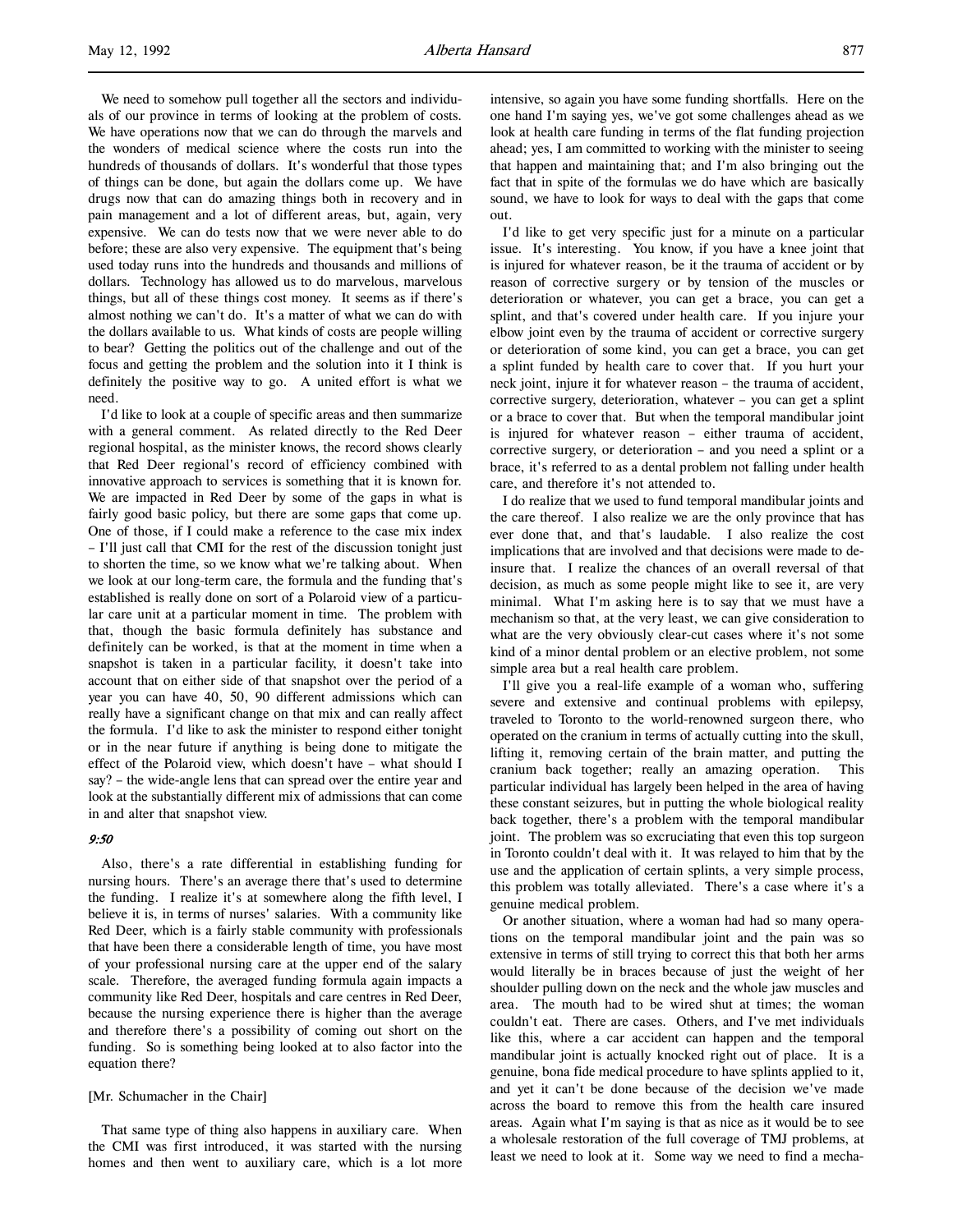As we look at what's happening in health care, we see that there are not only the direct costs of health care, as I mentioned at the start of my comments, in terms of operations, drugs, et cetera, but the indirect cost that comes with waiting lists, which involve lost work time, decreased productivity, the physical and psychological problems of pain and suffering. We really need to work together to look at the problems and look at the solutions. It's kind of fascinating to see that in 1967, in a survey that was done for the British Columbia health service, they looked at time waited for surgery, and you know, in terms of waiting lists, in terms of time waiting for surgery, it's about the same today as it was 24 years ago, which may surprise a lot of people. The waiting time for surgery is about the same as it was 24 years ago. The difference is the number of people waiting. In 1967, in the one analysis in British Columbia, 12,000 people there, or .6 percent of the population, was waiting for surgery, whereas in 1991 it was 40,000 people, or 1.24 percent. So we see that although the time waiting is about the same, the number of people has about doubled in terms of percentage of the population.

Right now in Canada we have about 1 percent of our population waiting for surgery. In 1985, 30 years after Britain had instituted its nationalized health care program, 1.3 percent of the population was waiting for surgery, after 35 years of health care. In 1991 in Canada, after 23 years of health care, we have 1 percent of the population waiting for surgery. And this goes beyond political lines. It doesn't matter if we're talking a Labour government, a Conservative government, an NDP government, or a Liberal government. Whatever the political stripe, these health care challenges are upon us. It's incumbent upon us to get this message out to our constituents, to the larger population, and say, "Folks, here's the problem; we've all got to work together on it." It's not a matter of pointing fingers; it's a matter of pointing to the solutions.

I believe if we really put our heads together on it, get beyond some of the short-term, band-aid approaches and some of the name calling that unfortunately goes on when this discussion gets politicized . . . I appreciate that we've had good comments from around the House tonight on a variety of measures, and if we can continue that way, I think we can resolve some of these very significant challenges that face us not just in Alberta, not just in B.C., but across Canada, the United States, and, as a matter of fact, in the western world.

Thank you.

MR. CHAIRMAN: The hon. Member for Calgary-Mountain View.

MR. HAWKESWORTH: Thank you very much, Mr. Chairman. I've got a number of remarks I'd like to make this evening. I appreciate the opportunity to put them on the record.

We had an overview of the department estimates earlier from the Official Opposition spokesperson, the Member for Edmonton-Highlands. What you're going to get from me tonight is an eclectic collection of issues. The only common thread is that they've all been matters that have either been drawn to my attention by constituents in my capacity as the MLA for Calgary-Mountain View or, I might just add, as the evening has progressed, some of my colleagues have drawn to my attention some

of the issues they'd like to have me raise tonight in the event that they can't get in.

## 10:00

The first thing I'd like to say to the minister is that we shared an experience this last year as joint members of the Select Special Committee on Constitutional Reform. I'd just like to express my appreciation to her for her contributions, and I appreciated the opportunity of getting to know her better in that context.

I'd like to begin with a couple of compliments to her and her department. First of all is the note that's been drawn to my attention that there's a compass; a family support services program is moving into a school in Calgary-Mountain View. It's a one-year pilot project funded by Alberta Mental Health. It's come out of the mayor's task force on family violence, and it's aimed at addressing the mental health needs of elementary-age children. It's an initiative I appreciate, and I'm going to be watching it very carefully. I'm going to get to children's mental health as I get on further in my remarks this evening, but I'd like to indicate that I'm aware of this initiative and appreciative of it.

The second thing is that the minister will remember that I raised a concern surrounding the design of the reconstruction of the Calgary General hospital during our discussion of the interim estimates earlier, a couple of months ago, when we first arrived at the opening of this session. Since that time I note that the planning consultants have met with the community; there are open houses scheduled to get community input into that design to make it fit more into the overall community of Bridgeland. I don't know how much the minister was responsible for that, but if she was instrumental in helping that process along, then I would simply express to her my appreciation. I don't know what the final design results are going to be, but I appreciate that at least a dialogue with the community has begun, and I hope that also will come to a successful conclusion.

On a more general note, the minister talked about making responsible decisions. I certainly recognize the challenges that she and her government face at this particular time, Mr. Chairman, but I would also note that the abandonment of any coherent fiscal policy by this government in this year's budget has been breathtaking to say the least. Let's at least understand what the choices are and that have been made here. There's \$115 million currently sitting in a facility in a field in southern Alberta. The former Magnesium Company of Canada plant is sitting rusting; meanwhile, we have cuts being made in our health care programs. These are choices that are made that have real impacts. We know, of course, that Mr. Pocklington has walked away from his relationship with this government, and I've raised questions about why they haven't pursued more vigorously some of the millions that have gone with him. When this government talks about living within our means, I wonder why some of these other examples don't always get included in that.

I know and I'm aware of a cut of 28 staff people at the Bethany care centre in Calgary-Mountain View, Mr. Chairman. This is a choice that's been made to cut the people that deliver direct services to our people in this province. That's a choice that gets made, and I don't like the consequences when I see the results of money in a field in southern Alberta and, on the other hand, cuts being made to direct services.

A case in point, Mr. Chairman. An elderly 84-year-old man, a father and a grandfather, has been brought to my attention, whose condition is a difficult one, who's currently a resident of Bethany care centre. His situation is not unique. His family has written to me. He's on a floor with 64 other, similar people in a difficult, chronic health situation. On that floor there are one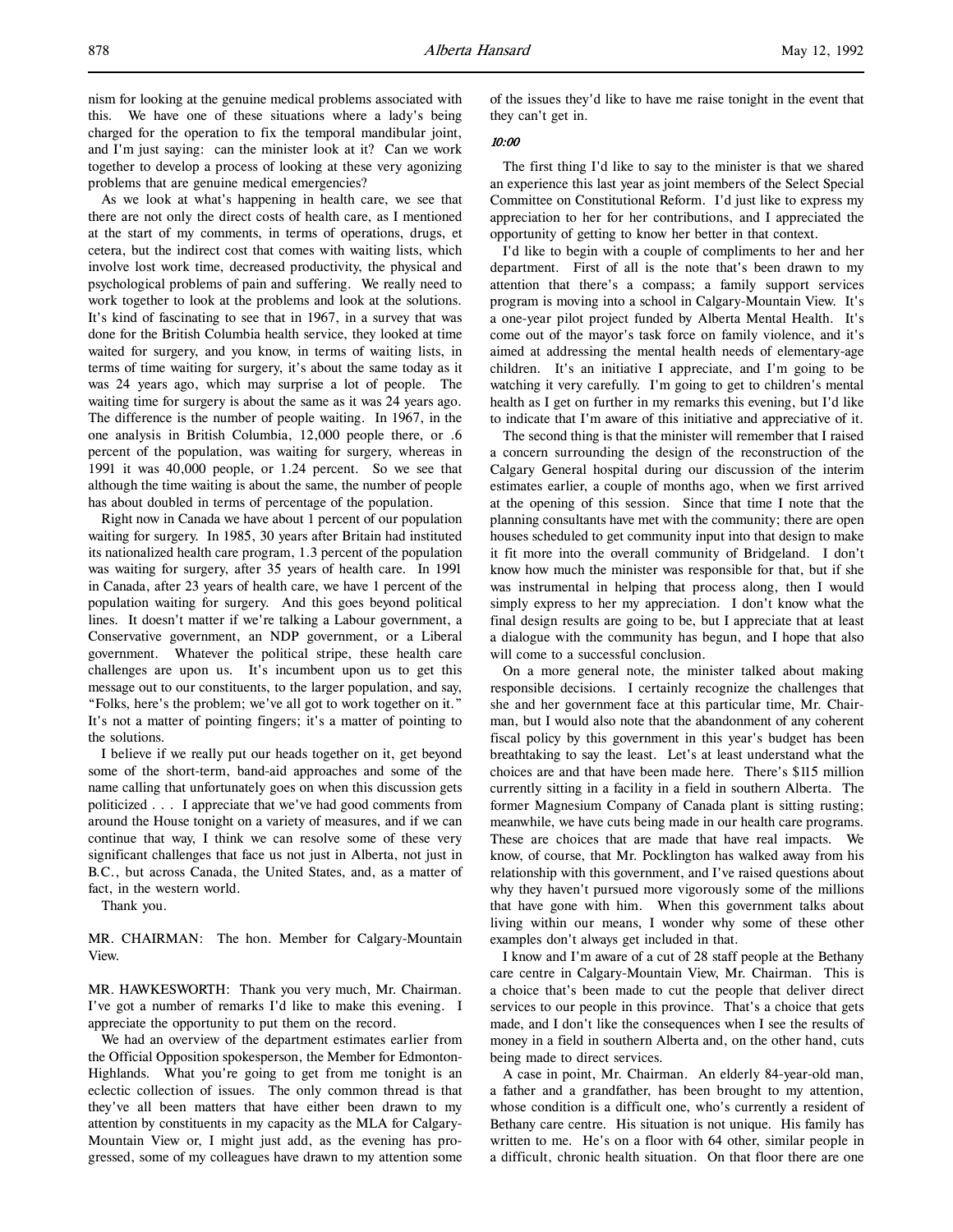and a half medical nurses looking after 64 people on an afternoon shift. If one person needs one nurse, who looks after the other 63 people? This is the quality of care that's currently being delivered through our health care system. It's gotten to a point that I don't believe the system can tolerate any further cuts. In fact, I believe that we've gone too far.

Others write and tell me about the same stories – again, Bethany health care centre, but I'm sure it's going on all over the province – and they're heartbreaking. These are concerns and fears of families and people in our communities all across the province, about their loved ones and their family members. I understand their concerns, and I understand the funding restraints that are driving this government. But why is it that the direct services to people right where they most need them are being cut this severely? I don't understand why it's gotten as deep as it has. I want to know if there's going to be a system for us when we need it. You know, we talk about saddling our children in the future with a deficit. We certainly don't want to saddle them with a health system in collapse when it's needed to care for their parents and their grandparents.

These are challenging choices that have to be made, I recognize, but my bottom line is that we've got to ensure that the quality is maintained and that it's not allowed to deteriorate further. I'd like to know what it's going to take to get more money into those chronic care facilities for those people not just at Bethany care centre but throughout the province. What will it take to reverse those cuts?

I'm aware of other problems with long-term care facilities. A consistent underfunding of capital, for example, over the years has resulted in a severe deterioration of facilities and equipment, and the longer you defer these expenditures, Mr. Chairman, the harder it is and the more expensive it is to correct it when finally you can't tolerate it anymore. By postponing the decisions that need to be made, you're only, on an almost geometric curve, increasing the costs over the long term. It's not a good policy to defer maintenance, but that's the kind of budget cutting that I understand is being made by some of our health care facilities because of the severe cuts that they've experienced in the last couple of years.

I want to turn my attention now to the out-of-province funding program, Mr. Chairman. I've had a number of contacts in my constituency office with people who've come forward seeking help because a service is not available to them in the province of Alberta, and they've had to apply for funding to go outside the province. Now, I understand the constraints that this government is under. I understand that especially in the area of drug treatment there's been a lot of controversy in the province about how that system has evolved, and to some extent I understand and support the minister sort of redirecting those funds to ensure that they're spent on programs within the province. But I'm talking about some other programs that people have applied for. I appreciate the help that has been provided to my office when I've brought those individual cases to the attention of the committee and the individuals responsible, but I still have to say that I've had some frustrating experiences.

I'd like to highlight the problem of endometriosis. It's an extremely painful and debilitating problem for a significant number of women in this province. There's a network now that's been set up to inform women about an effective therapy and treatment program that's available through Dr. Redwine's clinic in Oregon, and as a result of this, I understand that the demand to get funding to go to Oregon far outstrips the amount of funding available. There are a lot of people who are being turned away, and I don't know what the decision-making process is in terms of triaging or a lottery system or first come, first served or what.

I don't know how it is that some go and some stay, but given the kinds of demands and the recognition of the extent of the problem across the province, why can't we look at, say, the procedures that Dr. Redwine is offering through his Oregon clinic and, perhaps through our fee-for-service system here in Alberta or other ways, bring that procedure here to Alberta so that medical people can offer it here in Alberta? It would increase the accessibility for women in our province to that procedure, and in fact it may end up costing a lot less than flying people and putting them up in hotels and so on in Oregon. Perhaps there's now a volume that would justify looking at our procedures here in Alberta, bringing his protocols here, recognizing them in Alberta, and funding them here. I'd like to ask the minister what's happening on that front.

### 10:10

I've had some heartbreaking experiences with individuals coming to my office seeking specialized cancer treatments. There's been a number of cases where people have come to me, and because of the nature of their illness, there's no particular therapy available in the province of Alberta. They look elsewhere. Currently in the United States there are all kinds of programs on an experimental basis at a number of universities across the United States. People hear of these programs. They'd like support to go and get what is perhaps the only lifeline available to them, and in many cases they're getting turned down. Getting approvals for those kinds of therapies is next to impossible.

What is going on, Mr. Chairman, in terms of monitoring different cancer procedures, reviewing the whole approval process, recognizing new therapies? When is it acceptable in Alberta? When isn't it? How can we do more to help these individuals that come forward? You know, somebody comes into your office and six months later you're reading of them in the obituary column of the newspaper. It breaks your heart, and I'd just like to satisfy myself that everything is being done to ensure that people with particularly difficult forms of cancer are being recognized or somehow supported through our system of health care in the province.

I'd like to turn now to a recent example I've had about an individual presenting himself in my office with an environmental hypersensitivity – that's one terminology used – or multiple chemical sensitivity, another medical term that's growing in use and recognition. I've written to the minister for special help in this particular case. Assistance or further assistance to go to the United States was rejected. The individual is now chronically malnourished because of the nature of the disease or the illness that he has, multiple chemical sensitivity. Out of desperation this individual recently turned to the news media, and there was an extensive article that appeared in the Calgary Herald. I've in turn been amazed, Mr. Chairman, at the number of people since that article appeared that have stepped forward to tell me about their particular experiences. I think it's interesting to note that the doctor in Calgary, who has developed a specialized practice and knowledge in this area, is a medical doctor, but his specialty is psychiatry. The reason he's developed this specialized practice is because so many people ended up on his doorstep because they were diagnosed as having some form of mental illness, when in fact what they had was this physical malady which had these kinds of symptoms. So he's become aware and has developed a practice of helping people suffering from this kind of syndrome.

I'd like to table for the Assembly some copies of an article that has appeared in the New England Journal of Medicine, which estimates that the number of new cases in the United States ranges from 125,000 to 350,000 per year. In this article, which appeared on September 26, 1991: "On the basis of these estimates, we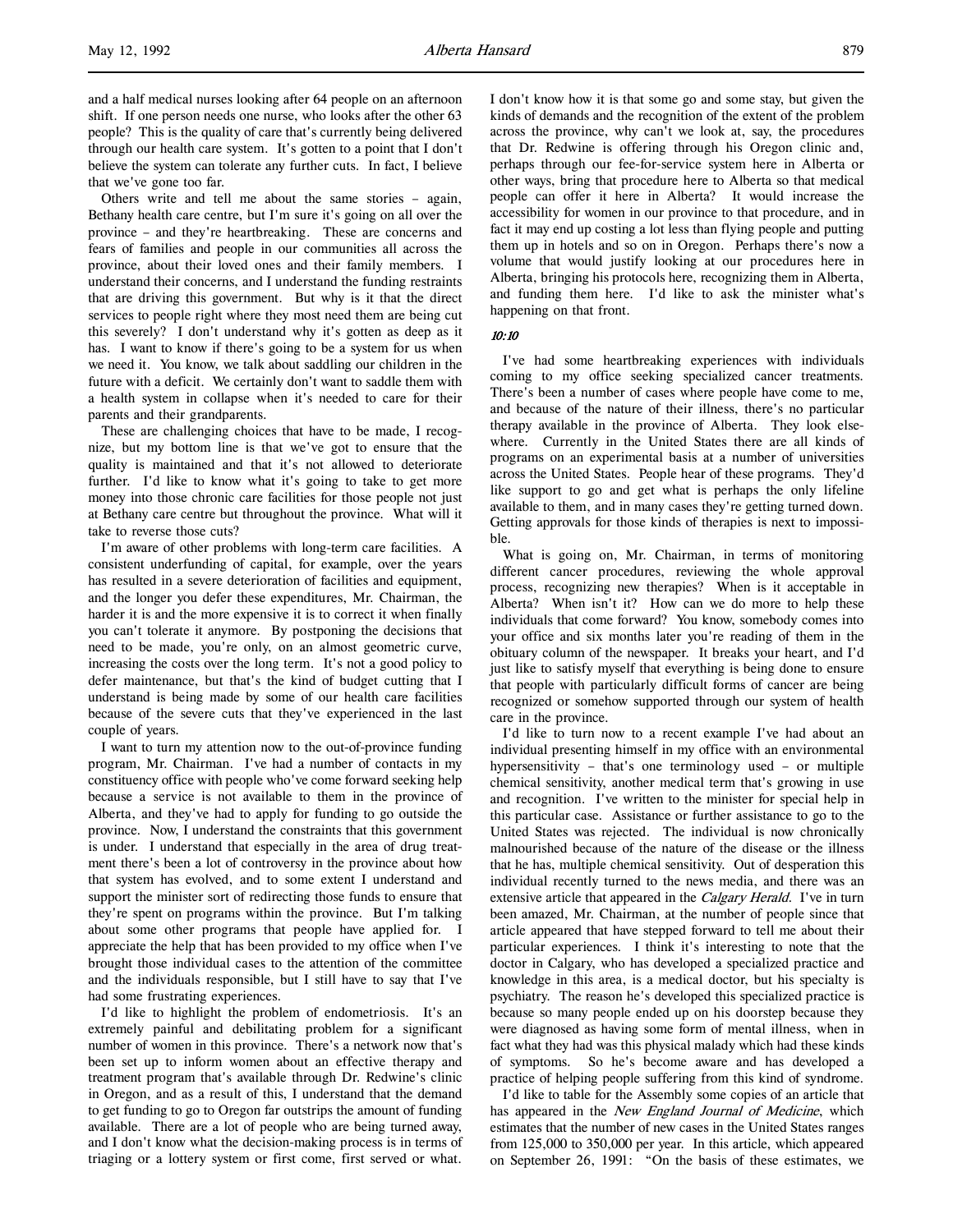I've also got a copy of an interim report on the operation of the Nova Scotia Environmental Medicine Clinic. I believe it's one of the very first in North America; it's certainly the very first in Canada. This article was written recently, January 1992. I'm not going to quote from it, but I'm going to table it for the minister. I hope it gets circulated through her department, because I think that given just the small experience I've had in my office, there's a much wider spread problem in this province. People are being treated in the system through the hospitals, through doctors, through psychiatrists. The money is going to go towards treating them, but it's all ineffective because the syndrome isn't properly recognized. So I'd like to suggest that the experience in Nova Scotia and elsewhere be studied with a view to perhaps coordinating the protocols or procedures and making a service similarly available in Alberta. I don't think it's going to cost any more. It would just mean that the money that's currently going towards the treatment of these people in our system would be more focused and more effective.

Moving along, Mr. Chairman. I've written to the minister, as she knows, about the CNIB service centre, which is in desperate need of renovation and upgrading. I'm sure she is supportive of that. However, we don't see any funding for it in the estimates. I know that a new program of support from the community has been recently launched, but I'm wondering whether the minister can give us any indication of whether this government is still reviewing that project and whether there's a possibility that that funding will be made available sometime soon in order to ensure that the CNIB gets the facility they need. My colleague for Vegreville gave me a letter he received from a constituent in Mundare who received services through the CNIB service centre in Calgary. I find that interesting. I'm well aware that people in Medicine Hat, Lethbridge, and other centres throughout southern Alberta get significant support through the CNIB service centre. While it's located in Calgary-Mountain View, it serves a very large population throughout Alberta, people who really need these services. I would hope that we can provide and help get some funding for them in order to ensure that that service centre gets upgraded.

I'd like now to turn to, as I mentioned earlier, children's mental health. The minister, I'm sure, is aware of a report from an Edmonton workshop called Accountability for Children's Mental Health: Let's Get on with It. The report brought together people in the community providing services. About 165 people, I gather, reviewed the delivery of children's mental health services and came up with a number of points. Their central message, Mr. Chairman, is that there's a critical need in our community and in our province to treat seriously ill children and a need to promote positive mental health for all our children. The minister in her opening remarks mentioned that we don't want to leave a legacy of unmanageable debt to our children, and I concur strongly with that sentiment, but there are things that we owe our children as well. We owe our children, above all, that we not deny them the critical things they need to cope and succeed in life. So when it comes to mental health needs for our children, it's something that I feel strongly about. I would hope that the problems identified in the report are going to be addressed.

## 10:20

Among those problems are limited resources to the system. The resources are inadequate to meet the current needs that are out there. In fact, the problems are underestimated, and the ability of the system to respond is limited. There is no continuum of care, and there are gaps and overlaps in the delivery of services to those children. Currently, four of this government's departments provide services to children, but there is no formal planning or co-ordination among them. As part of this problem, access to treatment is limited and inconsistent.

I would like to know what the minister's reaction might be to their recommendations. Among those recommendations for change and solutions are the following. They're proposing legislation to ensure that there's a mandate of someone to coordinate services. They proposed a family and children services Act as one possibility. They also called for the creation of a children's ombudsman; I gather because they don't see the current mandate for the Children's Advocate as being adequate. In terms of improving accessibility, the suggestion is to create a singleentry resource in each community for assessment and referral as well as a need to provide 24-hour emergency information and access to emergency treatment and beds. There's also a suggestion that services be provided on weekends and evenings so that working parents and school-age children can access services. I say amen to all of this as well as a call to expand counseling services and respite care. I'm convinced that with the proper coordination of services, the amount of new resources needed in the system is not going to be unreasonable, but if we use the funding that's there currently and spend it better, as well as inject some reasonable amounts of new resources, we can do the job.

I'd like to turn now to another issue, and that's treatment services and programs for batterers. I know that the Calgary General hospital in Calgary-Mountain View sponsored a program a couple of years ago. It was funded through their discretionary funds, but they couldn't provide it any longer even though they demonstrated its effectiveness and demonstrated the need. This ministry was not forthcoming with the resources to carry on that program, so it was dropped. But there is a need for it, and I'm suggesting to the minister that perhaps her department could look at using the innovations fund as a source of creating some pilot projects or supporting the pilot projects that have already been started in order to ensure their continuation. After all, Mr. Chairman, battered women and children end up in our health care system, and that costs. It's more than just a matter of dollars and cents, far more than that, but I think we have to recognize that the problem does create cost to the system, so if we can prevent the problem, then we can prevent the cost. It would seem to me fiscally prudent as well as socially just for us to put funds into programs of this nature and reduce the expenditures of the system in this kind of prevention.

I'd like to ask the minister about increasing the use of nontraditional professionals across the system in order to perhaps make them more cost-effective. What about the whole area of nursing clinical practice, where some of the services that are currently provided by general practitioners or family physicians might be replaced by nursing professionals? What about licensed practical nurses within our hospitals? I think we were all recently lobbied by their association. Is there any chance that their role can be expanded? What reviews are being undertaken to look at whether their roles should or could be expanded?

Then the whole question of midwifery and the licensing of midwives has been a source of discussion and some debate in question period. Midwives, I believe, could play a very important role in pre- and postnatal care and in counseling to mothers. I, for one, personally am a supporter of emphasizing making our hospital births more mother friendly and more child friendly, but as part of that I support a greater role for our midwives, and I